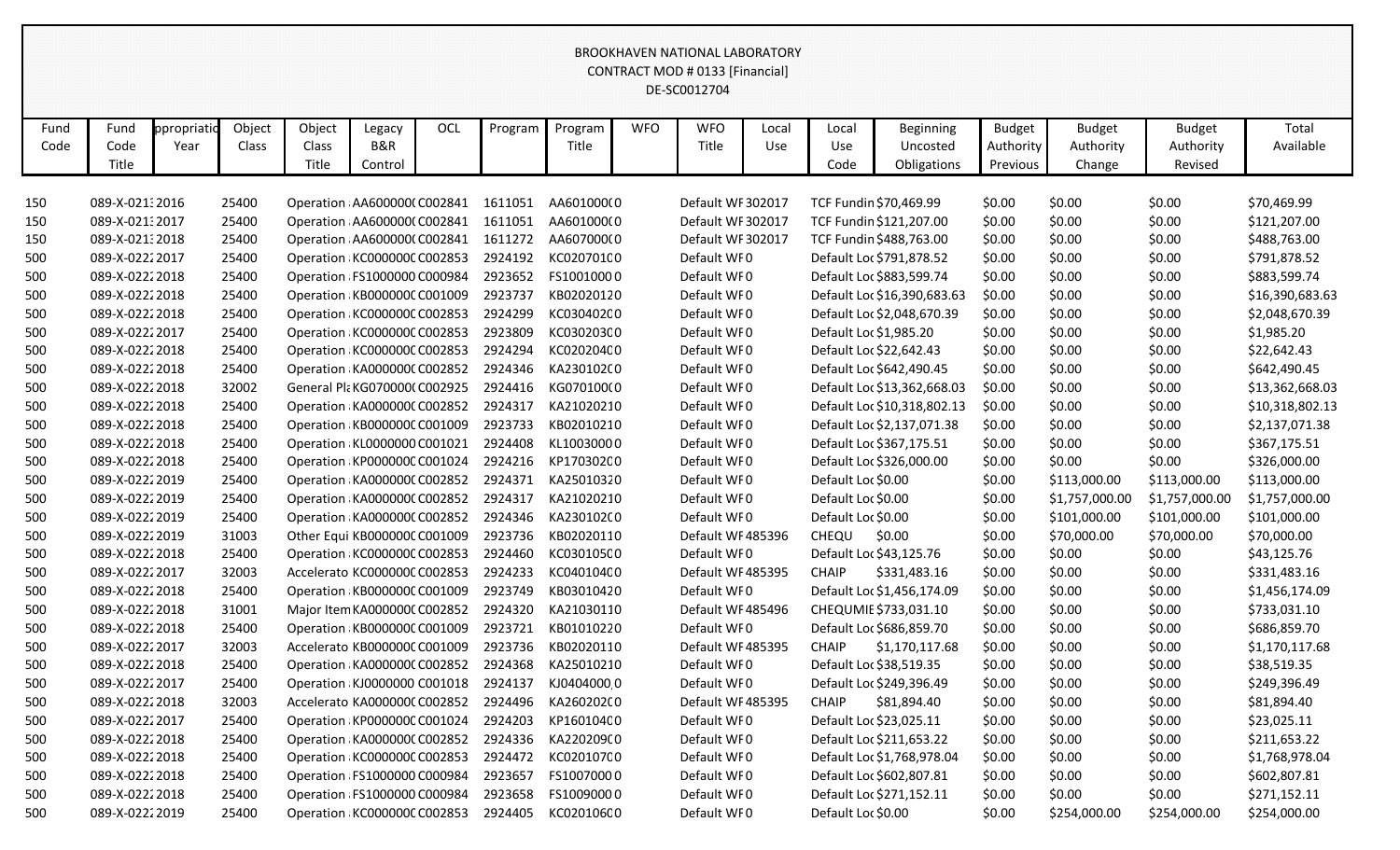| Fund | Fund            | ppropriati | Object | Object | Legacy                              | <b>OCL</b> | Program | Program    | <b>WFO</b> | <b>WFO</b>       | Local | Local              | <b>Beginning</b>           | <b>Budget</b> | <b>Budget</b>   | <b>Budget</b>  | Total                           |
|------|-----------------|------------|--------|--------|-------------------------------------|------------|---------|------------|------------|------------------|-------|--------------------|----------------------------|---------------|-----------------|----------------|---------------------------------|
| Code | Code            | Year       | Class  | Class  | B&R                                 |            |         | Title      |            | Title            | Use   | Use                | Uncosted                   | Authority     | Authority       | Authority      | Available                       |
|      | Title           |            |        | Title  | Control                             |            |         |            |            |                  |       | Code               | Obligations                | Previous      | Change          | Revised        |                                 |
| 500  | 089-X-02222019  |            | 25400  |        | Operation KC000000C C002853         |            | 3023325 | KC020302C0 |            | Default WF0      |       | Default Loc \$0.00 |                            | \$0.00        | \$114,000.00    | \$114,000.00   | \$114,000.00                    |
| 500  | 089-X-02222019  |            | 25400  |        | Operation FS1000000 C000984         |            | 2923652 | FS10010000 |            | Default WF0      |       | Default Loc \$0.00 |                            | \$0.00        | \$591,000.00    | \$591,000.00   | \$591,000.00                    |
| 500  | 089-X-02222019  |            | 25400  |        | Operation FS1000000 C000984         |            | 2923655 | FS10050000 |            | Default WF0      |       | Default Loc \$0.00 |                            | \$0.00        | \$277,000.00    | \$277,000.00   | \$277,000.00                    |
| 500  | 089-X-02222019  |            | 25400  |        | Operation KA0000000 C002852         |            | 2924328 | KA220201(0 |            | Default WF0      |       | Default Loc \$0.00 |                            | \$0.00        | \$222,000.00    | \$222,000.00   | \$222,000.00                    |
| 500  | 089-X-02222019  |            | 32001  |        | Constructic 39KG01000 C003087       |            | 2924481 | 39KG0100(0 |            | Default WF0      |       | Default Loc \$0.00 |                            | \$0.00        | \$5,000,000.00  | \$5,000,000.00 | \$5,000,000.00                  |
| 500  | 089-X-0222 2019 |            | 25400  |        | Operation KC000000CC002853          |            | 2924242 | KC04030200 |            | Default WF0      |       | Default Loc \$0.00 |                            | \$0.00        | \$1,985,000.00  | \$1,985,000.00 | \$1,985,000.00                  |
| 500  | 089-X-0222 2019 |            | 25400  |        | Operation KB000000C C001009         |            | 2923733 | KB02010210 |            | Default WF0      |       | Default Loc \$0.00 |                            | \$0.00        | \$540,000.00    | \$540,000.00   | \$540,000.00                    |
| 500  | 089-X-02222019  |            | 25400  |        | Operation FS1000000 C000984         |            | 2923653 | FS10020000 |            | Default WF0      |       | Default Loc \$0.00 |                            | \$0.00        | \$74,000.00     | \$74,000.00    | \$74,000.00                     |
| 500  | 089-X-02222019  |            | 25400  |        | Operation KB000000C C001009         |            | 2923737 | KB02020120 |            | Default WF0      |       | Default Loc \$0.00 |                            | \$0.00        | \$3,570,000.00  | \$3,570,000.00 | \$3,570,000.00                  |
| 500  | 089-X-02222018  |            | 25400  |        | Operation KC000000C C002853         |            | 2924405 | KC020106C0 |            | Default WF0      |       |                    | Default Loc \$1,237,103.30 | \$0.00        | \$0.00          | \$0.00         | \$1,237,103.30                  |
| 500  | 089-X-02222018  |            | 25400  |        | Operation FS1000000 C000984         |            | 2923656 | FS10060000 |            | Default WF0      |       |                    | Default Loc \$17,935.90    | \$0.00        | \$0.00          | \$0.00         | \$17,935.90                     |
| 500  | 089-X-02222017  |            | 25400  |        | Operation KC000000C C002853         |            | 2923775 | KC020203C0 |            | Default WF0      |       |                    | Default Loc \$20,429.34    | \$0.00        | \$0.00          | \$0.00         | \$20,429.34                     |
| 500  | 089-X-02222018  |            | 25400  |        | Operation KP000000C C001024         |            | 2924203 | KP160104C0 |            | Default WF0      |       |                    | Default Loc \$470,000.00   | \$0.00        | \$0.00          | \$0.00         | \$470,000.00                    |
| 500  | 089-X-02222018  |            | 25400  |        | Operation KJ0000000 C001018         |            | 2924476 | KJ04030100 |            | Default WF0      |       |                    | Default Loc \$246,000.00   | \$0.00        | \$0.00          | \$0.00         | \$246,000.00                    |
| 500  | 089-X-02222017  |            | 25400  |        | Operation KP000000C C001024         |            | 2924462 | KP170304C0 |            | Default WF0      |       |                    | Default Loc \$416,307.62   | \$0.00        | \$0.00          | \$0.00         | \$416,307.62                    |
| 500  | 089-X-02222018  |            | 25400  |        | Operation KA0000000 C002852         |            | 2924319 | KA210209(0 |            | Default WF0      |       |                    | Default Loc \$159,687.08   | \$0.00        | \$0.00          | \$0.00         | \$159,687.08                    |
| 500  | 089-X-02222018  |            | 25400  |        | Operation KC000000C C002853         |            | 2924305 | KC04060200 |            | Default WF0      |       |                    | Default Loc \$800,000.00   | \$0.00        | \$0.00          | \$0.00         | \$800,000.00                    |
| 500  | 089-X-02222014  |            | 25400  |        | Operation KC000000C C002853         |            | 2923794 | KC02810130 |            | Default WF0      |       |                    | Default Loc \$165,193.55   | \$0.00        | \$0.00          | \$0.00         | \$165,193.55                    |
| 500  | 089-X-02222018  |            | 25400  |        | Operation KP000000C C001024         |            | 2924211 | KP170100C0 |            | Default WF0      |       |                    | Default Loc \$1,384,481.22 | \$0.00        | \$0.00          | \$0.00         | \$1,384,481.22                  |
| 500  | 089-X-02222018  |            | 25400  |        | Operation KJ0000000 C001018         |            | 2924474 | KJ04020100 |            | Default WF0      |       |                    | Default Loc \$1,039,403.14 | \$0.00        | \$0.00          | \$0.00         | \$1,039,403.14                  |
| 500  | 089-X-02222018  |            | 31003  |        | Other Equi KC000000C C002853        |            | 2924233 | KC04010400 |            | Default WF485396 |       | CHEQU              | \$32,163.46                | \$0.00        | \$0.00          | \$0.00         | \$32,163.46                     |
| 500  | 089-X-02222018  |            | 25400  |        | Operation KL0000000 C001021         |            | 2924414 | KL15000000 |            | Default WF0      |       |                    | Default Loc \$80,000.00    | \$0.00        | \$0.00          | \$0.00         | \$80,000.00                     |
| 500  | 089-X-02222018  |            | 25400  |        | Operation KA0000000 C002852         |            | 2924313 | KA210102(0 |            | Default WF0      |       |                    | Default Loc \$2,784,398.80 | \$0.00        | \$0.00          | \$0.00         | \$2,784,398.80                  |
| 500  | 089-X-02222011  |            | 31003  |        | Other Equi KC000000C C002853        |            | 3023325 | KC02030200 |            | Default WF485396 |       | CHEQU              | \$2,515.98                 | \$0.00        | \$0.00          | \$0.00         | \$2,515.98                      |
| 500  | 089-X-02222018  |            | 25400  |        | Operation KC000000C C002853         |            | 2923807 | KC03020100 |            | Default WF0      |       |                    | Default Loc \$2,035,609.08 | \$0.00        | \$0.00          | \$0.00         | \$2,035,609.08                  |
| 500  | 089-X-02222016  |            | 25400  |        | Operation KJ0000000 C001018         |            | 2924135 | KJ04020000 |            | Default WF0      |       |                    | Default Loc \$1,922.92     | \$0.00        | \$0.00          | \$0.00         | \$1,922.92                      |
| 500  | 089-X-02222018  |            | 32003  |        | Accelerato KB000000C C001009        |            | 2923736 | KB02020110 |            | Default WF485395 |       | <b>CHAIP</b>       | \$2,440,000.00             | \$0.00        | \$0.00          | \$0.00         | \$2,440,000.00                  |
| 500  | 089-X-02222019  |            | 25400  |        | Operation FS1000000 C000984         |            | 2923657 | FS10070000 |            | Default WF0      |       | Default Loc \$0.00 |                            | \$0.00        | \$58,000.00     | \$58,000.00    | \$58,000.00                     |
| 500  | 089-X-02222019  |            | 25400  |        | Operation KB000000C C001009         |            | 2923755 | KB04010220 |            | Default WF0      |       | Default Loc \$0.00 |                            | \$0.00        | \$20,000.00     | \$20,000.00    | \$20,000.00                     |
| 500  | 089-X-02222019  |            | 25400  |        | Operation KB000000C C001009 2923746 |            |         | KB030102C0 |            | Default WF0      |       | Default Loc \$0.00 |                            | \$0.00        | \$210,000.00    | \$210,000.00   | \$210,000.00                    |
| 500  | 089-X-02222019  |            | 25400  |        | Operation KB000000C C001009         |            | 2923736 | KB02020110 |            | Default WF0      |       | Default Loc \$0.00 |                            | \$0.00        | \$11,440,000.00 |                | \$11,440,000.00 \$11,440,000.00 |
| 500  | 089-X-02222019  |            | 25400  |        | Operation KC000000CC002853 2924294  |            |         | KC02020400 |            | Default WFO      |       | Default Loc \$0.00 |                            | \$0.00        | \$16,000.00     | \$16,000.00    | \$16,000.00                     |
| 500  | 089-X-02222019  |            | 25400  |        | Operation KB000000C C001009 2923749 |            |         | KB03010420 |            | Default WF0      |       | Default Loc \$0.00 |                            | \$0.00        | \$340,000.00    | \$340,000.00   | \$340,000.00                    |
| 500  | 089-X-02222019  |            | 25400  |        | Operation KC000000C C002853 2923807 |            |         | KC03020100 |            | Default WF0      |       | Default Loc \$0.00 |                            | \$0.00        | \$296,000.00    | \$296,000.00   | \$296,000.00                    |
| 500  | 089-X-02222019  |            | 25400  |        | Operation KA0000000 C002852 2924356 |            |         | KA24010190 |            | Default WF0      |       | Default Loc \$0.00 |                            | \$0.00        | \$500,000.00    | \$500,000.00   | \$500,000.00                    |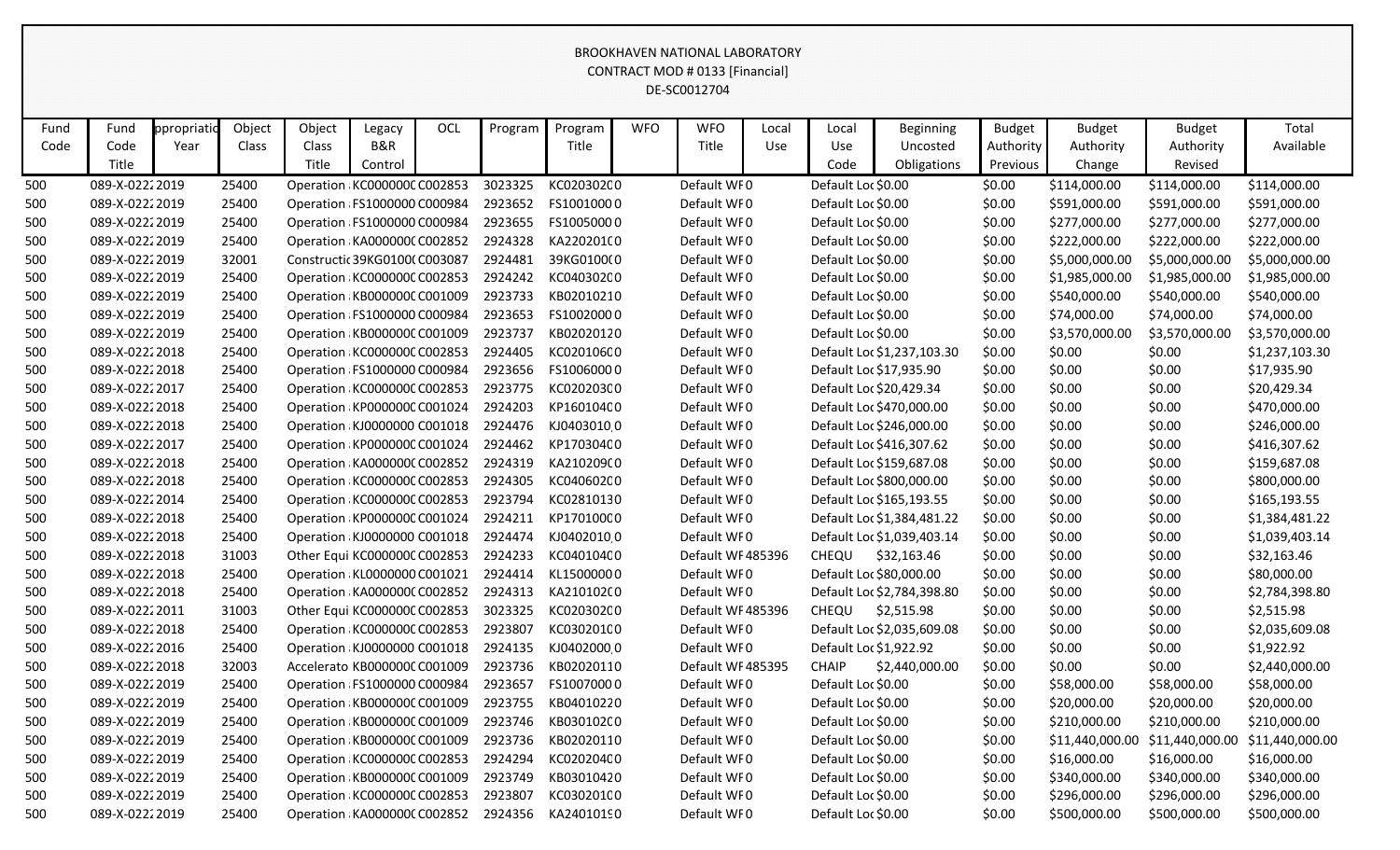# Fund | Fund ppropriatio Object | Object | Legacy | OCL | Program | Program | WFO | Local | Local | Beginning | Budget | Budget | Budget | Total Code Code Year Class Class B&R The Title Title Title Use Use Uncosted Authority Authority Authority Authority Authority Authority Available Title **Title Control Control Control Control Control Control Control Control Change Revised** BROOKHAVEN NATIONAL LABORATORY CONTRACT MOD # 0133 [Financial] DE-SC0012704 500 089-X-0222 2018 25400 Operation a KP0000000 C001024 2924204 KP1601050 0 Default WF 0 Default Loc \$405,645.66 \$0.00 \$0.00 \$0.00 \$405,645.66 500 089-X-0222 2018 25400 Operation KC000000C C002853 2924504 KC02020210 Default WF 0 Default Loc \$2,441,794.24 \$0.00 \$0.00 \$0.00 \$0.00 \$2,441,794.24 500 089-X-0222 2018 25400 Operation KJ0000000 C001018 2924516 KJ0403040 0 Default WF 0 Default Loc \$129,655.71 \$0.00 \$0.00 \$0.00 \$129,655.71 500 089-X-0222 2018 25400 Operation KC000000C C002853 2924242 KC040302C 0 Default WF 0 Default Loc \$13,073,045.43 \$0.00 \$0.00 \$0.00 \$0.00 \$13,073,045.43 500 089-X-0222 2017 25400 Operation KC000000C C002853 2923774 KC020202C O Default WF 0 Default Loc \$23,536.89 \$0.00 \$0.00 \$0.00 \$0.00 \$23,536.89 500 089-X-0222 2018 25400 Operation KA000000 CC02852 2924320 KA21030110 Default WF 485493 CHOPEMIE \$5,160,147.84 \$0.00 \$0.00 \$0.00 \$0.00 \$5,160,147.84 500 089-X-0222 2017 25400 Operation KP000000C C001024 2924200 KP160101C O Default WF 0 Default Loc \$2,061,441.13 \$0.00 \$0.00 \$0.00 \$0.00 \$2,061,441.13 500 089-X-0222 2018 32001 Constructio 39KA00000 C002786 2924263 39KA000000 Default WF 0 Default Loc \$629,609.74 \$0.00 \$0.00 \$0.00 \$629,609.74 500 089-X-0222 2017 25400 Operation KJ0000000 C001018 2924476 KJ0403010 0 Default WF 0 Default Loc \$364,107.69 \$0.00 \$0.00 \$0.00 \$364,107.69 500 089-X-0222 2018 25400 Operation a KA0000000 C002852 2924325 KA2201020 0 Default WF 0 Default Loc \$2,481,532.00 \$0.00 \$0.00 \$0.00 \$2,481,532.00 500 089-X-0222 2015 25400 Operation a KA0000000 C002852 2924313 KA2101020 0 Default WF 485474 CHOPEMIE \$28,201.08 \$0.00 \$0.00 \$0.00 \$28,201.08 500 089-X-0222 2016 25400 Operation a KP0000000 C001024 2924205 KP1602010 0 Default WF 0 Default Loc \$3,933.57 \$0.00 \$0.00 \$0.00 \$3,933.57 500 089-X-0222 2019 25400 Operation KC000000C C002853 2924506 KC02020310 Default WF 0 Default Loc \$0.00 \$100,000.00 \$160,000.00 \$160,000.00 \$160,000.00 500 089-X-0222 2019 25400 Operation KA000000C C002852 2924313 KA210102C Default WF 0 Default Loc \$0.00 \$0.00 \$428,000.00 \$428,000.00 \$428,000.00 \$428,000.00 500 089-X-0222 2019 25400 Operation KJ0000000 C001018 2924476 KJ0403010 0 Default WF 0 Default Loc \$0.00 \$0.00 \$155,000.00 \$155,000.00 \$155,000.00 \$155,000.00 500 089-X-0222 2019 31001 Major Item KA0000000 C002852 2924320 KA21030110 Default WF 485496 CHEQUMIE \$0.00 \$0.00 \$742,000.00 \$742,000.00 \$742,000.00 500 089-X-0222 2019 25400 Operation KC000000C C002853 2925000 KC03040310 Default WF 0 Default Loc \$0.00 \$0.00 \$465,000.00 \$465,000.00 \$465,000.00 \$465,000.00 500 089-X-0222 2018 25400 Operation KC000000C C002853 2923803 KC030102C 0 Default WF 0 Default Loc \$35,761.30 \$0.00 \$0.00 \$0.00 \$0.00 \$35,761.30 500 089-X-0222 2018 25400 Operation KC000000C C002853 2924300 KC030403C 0 Default WF 0 Default Loc \$1,609,603.03 \$0.00 \$0.00 \$0.00 \$0.00 \$1,609,603.03 500 089-X-0222 2018 25400 Operation KA000000C C002852 2924371 KA25010320 Default WF 0 Default Loc \$1,007,519.74 \$0.00 \$0.00 \$0.00 \$0.00 \$1,007,519.74 500 089-X-0222 2018 25400 Operation a KA0000000 C002852 2924314 KA2101030 0 Default WF 0 Default Loc \$369,578.86 \$0.00 \$0.00 \$0.00 \$369,578.86 500 089-X-0222 2005 25400 Operation a KA0000000 C002852 2923681 KA1102812 0 Default WF 0 Default Loc \$108,955.69 \$0.00 \$0.00 \$0.00 \$108,955.69 500 089-X-0222 2018 25400 Operation a KA0000000 C002852 2924496 KA2602020 0 Default WF 0 Default Loc \$386,964.47 \$0.00 \$0.00 \$0.00 \$386,964.47 500 089-X-0222 2018 25400 Operation KC000000C C002853 3023325 KC020302C 0 Default WF 0 Default Loc \$1,132,536.99 \$0.00 \$0.00 \$0.00 \$0.00 \$1,132,536.99 500 089-X-0222 2018 25400 Operation KL0000000 C001021 2924407 KL10020000 Default WF 0 Default Loc \$105,987.27 \$0.00 \$0.00 \$0.00 \$105,987.27 500 089-X-0222 2018 25400 Operation KC000000C C002853 2924506 KC02020310 Default WF 0 Default Loc \$579,927.69 \$0.00 \$0.00 \$0.00 \$579,927.69 500 089-X-0222 2017 25400 Operation KP000000C C001024 2924216 KP170302C 0 Default WF 0 Default Loc \$134,019.79 \$0.00 \$0.00 \$0.00 \$134,019.79 500 089-X-02222018 31003 Other Equi KB000000C C001009 2923737 KB02020120 Default WF 485396 CHEQU \$1,200,000.00 \$0.00 \$0.00 \$0.00 \$0.00 \$1,200,000.00

500 089-X-0222 2018 25400 Operation KB000000C C001009 2923755 KB04010220 Default WF 0 Default Loc \$257,253.17 \$0.00 \$0.00 \$0.00 \$0.00 \$257,253.17 500 089-X-0222 2018 32003 Accelerato KC0000000 C002853 2924233 KC0401040 0 Default WF 485395 CHAIP \$3,300,000.00 \$0.00 \$0.00 \$0.00 \$3,300,000.00 500 089-X-0222 2018 31003 Other Equi KB000000C C001009 2923736 KB02020110 Default WF 485396 CHEQU \$824,000.00 \$0.00 \$0.00 \$0.00 \$824,000.00 500 089-X-0222 2018 25400 Operation KP000000C C001024 2924209 KP160501C O Default WF 0 Default Loc \$2,500,000.00 \$0.00 \$0.00 \$0.00 \$0.00 \$2,500,000.00 500 089-X-0222 2018 25400 Operation KC000000C C002853 2924233 KC040104C Default WF 0 Default Loc \$27,601,557.94 \$0.00 \$0.00 \$0.00 \$0.00 \$27,601,557.94 500 089-X-0222 2015 25400 Operation KP000000C C001024 2924417 KP160600C 0 Default WF 0 Default Loc \$209,151.43 \$0.00 \$0.00 \$0.00 \$209,151.43 500 089-X-0222 2009 25400 Operation KB000000C C001009 2923741 KB02810110 Default WF 0 Default Loc \$4,262.47 \$0.00 \$0.00 \$0.00 \$0.00 \$4,262.47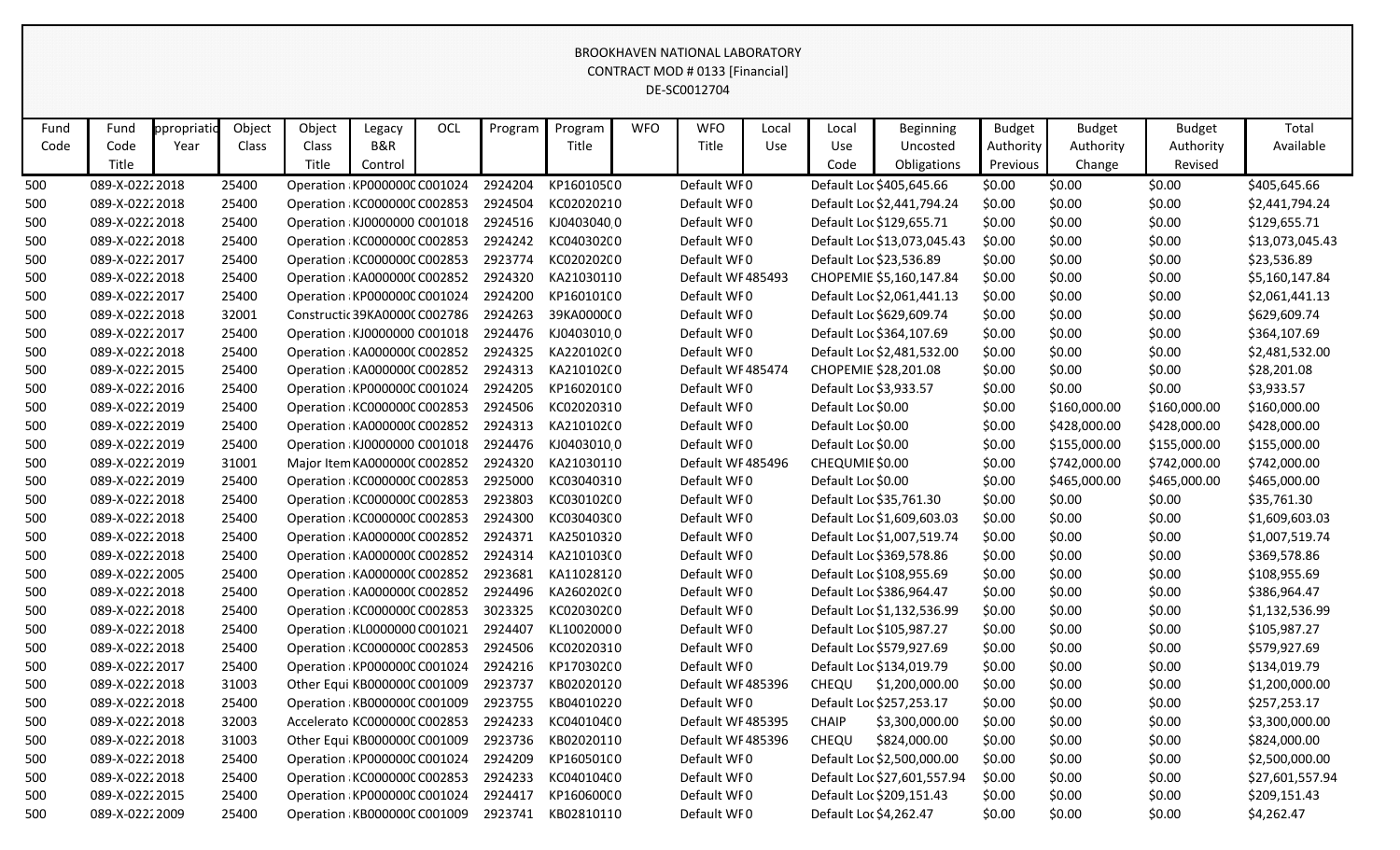| Fund | Fund            | ppropriatio | Object | Object | Legacy                       | OCL | Program | Program    | <b>WFO</b> | <b>WFO</b>       | Local | Local              | <b>Beginning</b>            | <b>Budget</b> | <b>Budget</b>  | <b>Budget</b>  | Total           |
|------|-----------------|-------------|--------|--------|------------------------------|-----|---------|------------|------------|------------------|-------|--------------------|-----------------------------|---------------|----------------|----------------|-----------------|
| Code | Code            | Year        | Class  | Class  | <b>B&amp;R</b>               |     |         | Title      |            | Title            | Use   | <b>Use</b>         | Uncosted                    | Authority     | Authority      | Authority      | Available       |
|      | Title           |             |        | Title  | Control                      |     |         |            |            |                  |       | Code               | Obligations                 | Previous      | Change         | Revised        |                 |
| 500  | 089-X-02222018  |             | 25400  |        | Operation KA000000CC002852   |     | 2924355 | KA24010120 |            | Default WF0      |       |                    | Default Loc \$1,019,423.20  | \$0.00        | \$0.00         | \$0.00         | \$1,019,423.20  |
| 500  | 089-X-02222018  |             | 25400  |        | Operation KC000000C C002853  |     | 2923769 | KC020101C0 |            | Default WF0      |       |                    | Default Loc \$1,768,712.78  | \$0.00        | \$0.00         | \$0.00         | \$1,768,712.78  |
| 500  | 089-X-02222018  |             | 25400  |        | Operation KA0000000 C002852  |     | 2924328 | KA220201(0 |            | Default WF0      |       |                    | Default Loc \$629,218.57    | \$0.00        | \$0.00         | \$0.00         | \$629,218.57    |
| 500  | 089-X-02222018  |             | 25400  |        | Operation KC000000C C002853  |     | 2924447 | KC021301C0 |            | Default WF0      |       |                    | Default Loc \$2,875,000.00  | \$0.00        | \$0.00         | \$0.00         | \$2,875,000.00  |
| 500  | 089-X-02222019  |             | 32003  |        | Accelerato KB000000C C001009 |     | 2923736 | KB02020110 |            | Default WF485395 |       | <b>CHAIP</b>       | \$0.00                      | \$0.00        | \$210,000.00   | \$210,000.00   | \$210,000.00    |
| 500  | 089-X-02222019  |             | 25400  |        | Operation KB000000C C001009  |     | 2923721 | KB01010220 |            | Default WF0      |       | Default Loc \$0.00 |                             | \$0.00        | \$180,000.00   | \$180,000.00   | \$180,000.00    |
| 500  | 089-X-02222019  |             | 25400  |        | Operation KA0000000 C002852  |     | 2924336 | KA220209(0 |            | Default WF0      |       | Default Loc \$0.00 |                             | \$0.00        | \$31,000.00    | \$31,000.00    | \$31,000.00     |
| 500  | 089-X-02222019  |             | 25400  |        | Operation KA0000000 C002852  |     | 2924358 | KA24010220 |            | Default WF0      |       | Default Loc \$0.00 |                             | \$0.00        | \$24,000.00    | \$24,000.00    | \$24,000.00     |
| 500  | 089-X-02222019  |             | 25400  |        | Operation KA0000000 C002852  |     | 2924496 | KA260202(0 |            | Default WF0      |       | Default Loc \$0.00 |                             | \$0.00        | \$1,331,000.00 | \$1,331,000.00 | \$1,331,000.00  |
| 500  | 089-X-02222019  |             | 25400  |        | Operation KC000000C C002853  |     | 2924299 | KC030402C0 |            | Default WF0      |       | Default Loc \$0.00 |                             | \$0.00        | \$209,000.00   | \$209,000.00   | \$209,000.00    |
| 500  | 089-X-02222019  |             | 31001  |        | Major Item KA0000000 C002852 |     | 2924320 | KA21030110 |            | Default WF485498 |       | CHEQUMIE \$0.00    |                             | \$0.00        | \$2,619,000.00 | \$2,619,000.00 | \$2,619,000.00  |
| 500  | 089-X-02222019  |             | 25400  |        | Operation KC000000C C002853  |     | 2924233 | KC04010400 |            | Default WF0      |       | Default Loc \$0.00 |                             | \$0.00        | \$9,381,000.00 | \$9,381,000.00 | \$9,381,000.00  |
| 500  | 089-X-02222018  |             | 25400  |        | Operation KA0000000 C002852  |     | 2924357 | KA24010210 |            | Default WF0      |       |                    | Default Loc \$120,000.00    | \$0.00        | \$0.00         | \$0.00         | \$120,000.00    |
| 500  | 089-X-02222018  |             | 31003  |        | Other Equi KC000000C C002853 |     | 2924242 | KC040302C0 |            | Default WF485396 |       | <b>CHEQU</b>       | \$1,844,459.15              | \$0.00        | \$0.00         | \$0.00         | \$1,844,459.15  |
| 500  | 089-X-02222018  |             | 25400  |        | Operation KJ0000000 C001018  |     | 2924134 | KJ04010000 |            | Default WF0      |       |                    | Default Loc \$400,000.00    | \$0.00        | \$0.00         | \$0.00         | \$400,000.00    |
| 500  | 089-X-02222018  |             | 25400  |        | Operation KB000000C C001009  |     | 2923752 | KB03010520 |            | Default WF0      |       |                    | Default Loc \$352,000.00    | \$0.00        | \$0.00         | \$0.00         | \$352,000.00    |
| 500  | 089-X-02222011  |             | 25400  |        | Operation KP000000C C001024  |     | 2924206 | KP160202C0 |            | Default WF0      |       |                    | Default Loc \$5,187.28      | \$0.00        | \$0.00         | \$0.00         | \$5,187.28      |
| 500  | 089-X-02222017  |             | 25400  |        | Operation KA0000000 C002852  |     | 2924363 | KA24030130 |            | Default WF0      |       |                    | Default Loc \$154,484.87    | \$0.00        | \$0.00         | \$0.00         | \$154,484.87    |
| 500  | 089-X-02222017  |             | 25400  |        | Operation KL0000000 C001021  |     | 2924414 | KL15000000 |            | Default WF0      |       |                    | Default Loc \$11,842.58     | \$0.00        | \$0.00         | \$0.00         | \$11,842.58     |
| 500  | 089-X-02222018  |             | 25400  |        | Operation KA0000000 C002852  |     | 2924380 | KA260102(0 |            | Default WF0      |       |                    | Default Loc \$412,656.07    | \$0.00        | \$0.00         | \$0.00         | \$412,656.07    |
| 500  | 089-X-02222016  |             | 25400  |        | Operation KA0000000 C002852  |     | 2924369 | KA25010220 |            | Default WF0      |       |                    | Default Loc \$274,718.92    | \$0.00        | $-5200,000.00$ | $-5200,000.00$ | \$74,718.92     |
| 500  | 089-X-02222017  |             | 31003  |        | Other Equi KB000000C C001009 |     | 2923737 | KB02020120 |            | Default WF485396 |       | <b>CHEQU</b>       | \$152,638.30                | \$0.00        | \$0.00         | \$0.00         | \$152,638.30    |
| 500  | 089-X-02222018  |             | 25400  |        | Operation KB000000C C001009  |     | 2923736 | KB02020110 |            | Default WF0      |       |                    | Default Loc \$15,617,704.64 | \$0.00        | \$0.00         | \$0.00         | \$15,617,704.64 |
| 500  | 089-X-02222014  |             | 25400  |        | Operation KA0000000 C002852  |     | 2923681 | KA11028120 |            | Default WF0      |       |                    | Default Loc \$433,221.38    | \$0.00        | \$0.00         | \$0.00         | \$433,221.38    |
| 500  | 089-X-02222017  |             | 25400  |        | Operation KB000000C C001009  |     | 2924156 | KB02010520 |            | Default WF0      |       |                    | Default Loc \$278,466.25    | \$0.00        | \$0.00         | \$0.00         | \$278,466.25    |
| 500  | 089-X-02222018  |             | 25400  |        | Operation FS1000000 C000984  |     | 2923653 | FS10020000 |            | Default WF0      |       |                    | Default Loc \$349,650.54    | \$0.00        | \$0.00         | \$0.00         | \$349,650.54    |
| 500  | 089-X-02222017  |             | 25400  |        | Operation KA0000000 C002852  |     | 2924357 | KA24010210 |            | Default WF0      |       |                    | Default Loc \$110,074.05    | \$0.00        | \$0.00         | \$0.00         | \$110,074.05    |
| 500  | 089-X-02222018  |             | 25400  |        | Operation KC000000C C002853  |     | 2924193 | KC03070100 |            | Default WF0      |       |                    | Default Loc \$1,812,764.94  | \$0.00        | \$0.00         | \$0.00         | \$1,812,764.94  |
| 500  | 089-X-02222014  |             | 25400  |        | Operation KB000000C C001009  |     | 2923741 | KB02810110 |            | Default WF0      |       |                    | Default Loc \$82,974.96     | \$0.00        | \$0.00         | \$0.00         | \$82,974.96     |
| 500  | 089-X-02222019  |             | 25400  |        | Operation FS1000000 C000984  |     | 2923654 | FS10040000 |            | Default WF0      |       | Default Loc \$0.00 |                             | \$0.00        | \$42,000.00    | \$42,000.00    | \$42,000.00     |
| 500  | 089-X-02222019  |             | 32001  |        | Constructic 39KG0100(C003227 |     | 2924984 | 39KG0100(0 |            | Default WF0      |       | Default Loc \$0.00 |                             | \$0.00        | \$575,400.00   | \$575,400.00   | \$575,400.00    |
| 500  | 089-X-02222019  |             | 25400  |        | Operation KC000000C C002853  |     | 2924305 | KC040602C0 |            | Default WF0      |       | Default Loc \$0.00 |                             | \$0.00        | \$66,000.00    | \$66,000.00    | \$66,000.00     |
| 500  | 089-X-02222019  |             | 25400  |        | Operation FS1000000 C000984  |     | 2923658 | FS10090000 |            | Default WF0      |       | Default Loc \$0.00 |                             | \$0.00        | \$61,000.00    | \$61,000.00    | \$61,000.00     |
| 500  | 089-X-0222 2019 |             | 25400  |        | Operation KC000000C C002853  |     | 2924504 | KC02020210 |            | Default WF0      |       | Default Loc \$0.00 |                             | \$0.00        | \$155,000.00   | \$155,000.00   | \$155,000.00    |
| 500  | 089-X-02222019  |             | 31003  |        | Other Equi KB000000C C001009 |     | 2923737 | KB02020120 |            | Default WF485396 |       | CHEQU              | \$0.00                      | \$0.00        | \$590,000.00   | \$590,000.00   | \$590,000.00    |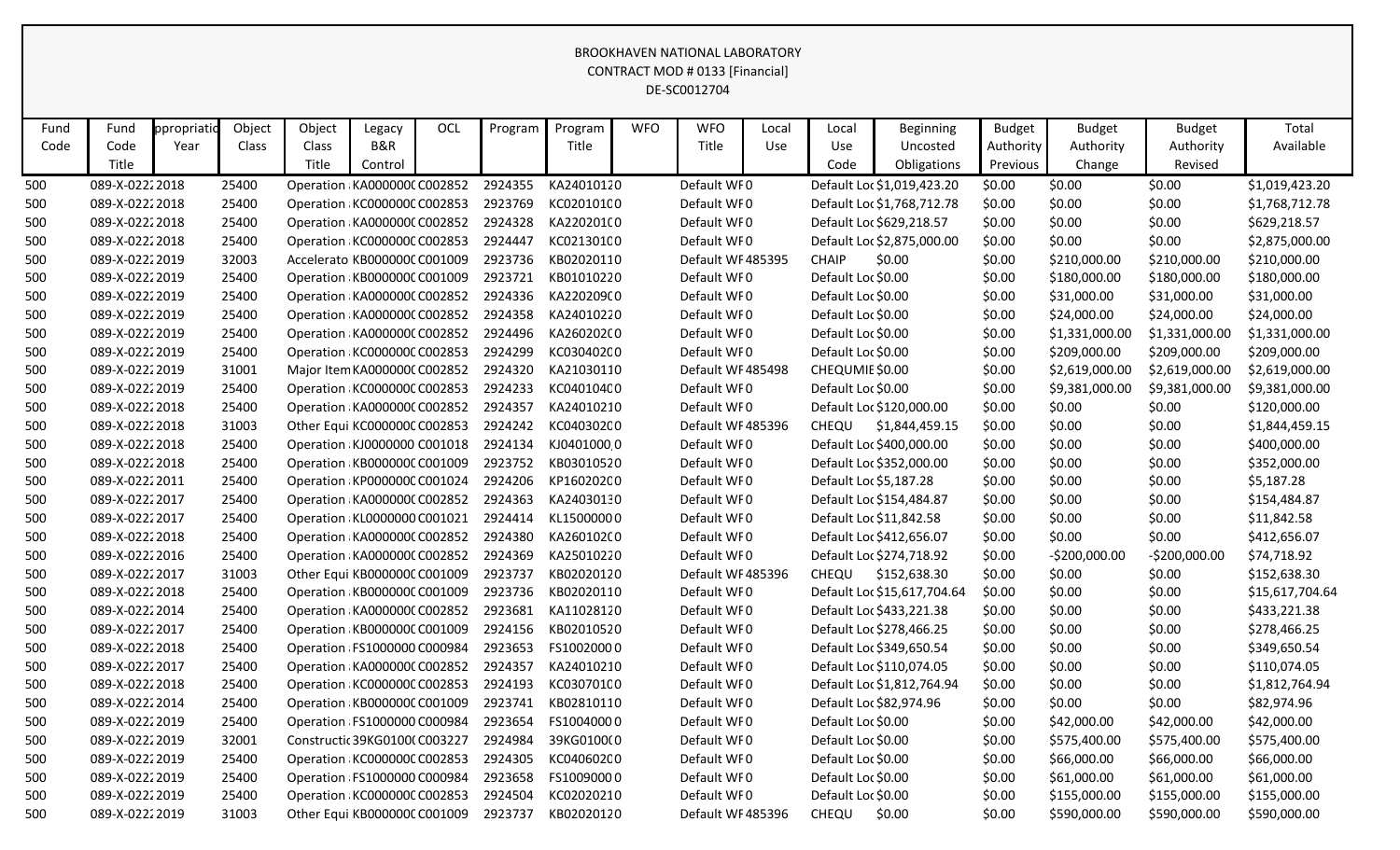| Fund | Fund           | ppropriati | Object | Object | Legacy                                | OCL | Program | Program    | <b>WFO</b> | <b>WFO</b>         | Local | Local                | Beginning                   | <b>Budget</b> | <b>Budget</b>  | <b>Budget</b>  | Total           |
|------|----------------|------------|--------|--------|---------------------------------------|-----|---------|------------|------------|--------------------|-------|----------------------|-----------------------------|---------------|----------------|----------------|-----------------|
| Code | Code           | Year       | Class  | Class  | B&R                                   |     |         | Title      |            | Title              | Use   | Use                  | Uncosted                    | Authority     | Authority      | Authority      | Available       |
|      | Title          |            |        | Title  | Control                               |     |         |            |            |                    |       | Code                 | Obligations                 | Previous      | Change         | Revised        |                 |
| 500  | 089-X-02222019 |            | 25400  |        | Operation KA0000000 C002852           |     | 2924325 | KA220102(0 |            | Default WF0        |       | Default Loc \$0.00   |                             | \$0.00        | \$430,000.00   | \$430,000.00   | \$430,000.00    |
| 500  | 089-X-02222018 |            | 25400  |        | Operation KA0000000 C002852           |     | 2924358 | KA24010220 |            | Default WF0        |       |                      | Default Loc \$268,446.75    | \$0.00        | \$0.00         | \$0.00         | \$268,446.75    |
| 500  | 089-X-02222018 |            | 25400  |        | Operation KL0000000 C001021           |     | 2924406 | KL10010000 |            | Default WF0        |       |                      | Default Loc \$513,683.24    | \$0.00        | \$0.00         | \$0.00         | \$513,683.24    |
| 500  | 089-X-02222017 |            | 25400  |        | Operation KC000000C C002853           |     | 2924305 | KC040602C0 |            | Default WF0        |       |                      | Default Loc \$117,489.73    | \$0.00        | \$0.00         | \$0.00         | \$117,489.73    |
| 500  | 089-X-02222017 |            | 25400  |        | Operation KA0000000 C002852           |     | 2924366 | KA25010120 |            | Default WF0        |       | Default Loc \$257.97 |                             | \$0.00        | \$0.00         | \$0.00         | \$257.97        |
| 500  | 089-X-02222017 |            | 25400  |        | Operation KA0000000 C002852           |     | 2924369 | KA25010220 |            | Default WF0        |       |                      | Default Loc \$250,000.00    | \$0.00        | $-5250,000.00$ | $-5250,000.00$ | \$0.00          |
| 500  | 089-X-02222016 |            | 31003  |        | Other Equi FS1000000 C000984          |     | 2923655 | FS10050000 |            | Default WF485396   |       | <b>CHEQU</b>         | \$508,268.60                | \$0.00        | \$0.00         | \$0.00         | \$508,268.60    |
| 500  | 089-X-02222017 |            | 25400  |        | Operation KC000000C C002853           |     | 2924447 | KC021301C0 |            | Default WF0        |       |                      | Default Loc \$1,955,071.95  | \$0.00        | \$0.00         | \$0.00         | \$1,955,071.95  |
| 500  | 089-X-02222018 |            | 25400  |        | Operation KC000000C C002853           |     | 2924192 | KC02070100 |            | Default WF0        |       |                      | Default Loc \$1,490,000.00  | \$0.00        | \$0.00         | \$0.00         | \$1,490,000.00  |
| 500  | 089-X-02222015 |            | 25400  |        | Operation KC000000C C002853           |     | 2924232 | KC04010300 |            | Default WF0        |       | Default Loc \$0.65   |                             | \$0.00        | \$0.00         | \$0.00         | \$0.65          |
| 500  | 089-X-02222018 |            | 25400  |        | Operation KB000000C C001009           |     | 2923746 | KB030102C0 |            | Default WF0        |       |                      | Default Loc \$2,066,632.70  | \$0.00        | \$0.00         | \$0.00         | \$2,066,632.70  |
| 500  | 089-X-02222017 |            | 31003  |        | Other Equi KB000000C C001009          |     | 2923736 | KB02020110 |            | Default WF485396   |       | <b>CHEQU</b>         | \$847,197.70                | \$0.00        | \$0.00         | \$0.00         | \$847,197.70    |
| 500  | 089-X-02222017 |            | 25400  |        | Operation KB000000C C001009           |     | 2923752 | KB03010520 |            | Default WF0        |       |                      | Default Loc \$203,265.87    | \$0.00        | \$0.00         | \$0.00         | \$203,265.87    |
| 500  | 089-X-02222018 |            | 25400  |        | Operation KB000000C C001009           |     | 2924156 | KB02010520 |            | Default WF0        |       |                      | Default Loc \$101,000.00    | \$0.00        | \$0.00         | \$0.00         | \$101,000.00    |
| 500  | 089-X-02222018 |            | 25400  |        | Operation KP000000C C001024           |     | 2924514 | KP160601C0 |            | Default WF0        |       |                      | Default Loc \$2,300,000.00  | \$0.00        | \$0.00         | \$0.00         | \$2,300,000.00  |
| 500  | 089-X-02222017 |            | 25400  |        | Operation KC000000C C002853           |     | 2924295 | KC020205C0 |            | Default WF0        |       |                      | Default Loc \$11,184.97     | \$0.00        | \$0.00         | \$0.00         | \$11,184.97     |
| 500  | 089-X-02222018 |            | 25400  |        | Operation KP000000C C001024           |     | 2924462 | KP170304C0 |            | Default WF0        |       |                      | Default Loc \$1,392,000.00  | \$0.00        | \$0.00         | \$0.00         | \$1,392,000.00  |
| 500  | 089-X-02222018 |            | 25400  |        | Operation KC000000C C002853           |     | 2924421 | KC040603C0 |            | Default WF0        |       |                      | Default Loc \$1,261,148.79  | \$0.00        | \$0.00         | \$0.00         | \$1,261,148.79  |
| 500  | 089-X-02222018 |            | 25400  |        | Operation KP000000C C001024           |     | 2924200 | KP160101C0 |            | Default WF0        |       |                      | Default Loc \$1,737,000.00  | \$0.00        | \$0.00         | \$0.00         | \$1,737,000.00  |
| 500  | 089-X-02222017 |            | 32003  |        | Accelerato KA0000000 C002852          |     | 2924382 | KA260201(0 |            | Default WF485395   |       | <b>CHAIP</b>         | \$304,031.06                | \$0.00        | \$0.00         | \$0.00         | \$304,031.06    |
| 500  | 089-X-02222018 |            | 25400  |        | Operation KA0000000 C002852           |     | 2924489 | KA24010320 |            | Default WF0        |       |                      | Default Loc \$85,000.00     | \$0.00        | \$0.00         | \$0.00         | \$85,000.00     |
| 500  | 089-X-02222019 |            | 25400  |        | Operation KA0000000 C002852           |     | 2924355 | KA24010120 |            | Default WF0        |       | Default Loc \$0.00   |                             | \$0.00        | \$279,000.00   | \$279,000.00   | \$279,000.00    |
| 500  | 089-X-02222019 |            | 25400  |        | Operation KC000000C C002853           |     | 2923769 | KC02010100 |            | Default WF0        |       | Default Loc \$0.00   |                             | \$0.00        | \$265,000.00   | \$265,000.00   | \$265,000.00    |
| 500  | 089-X-02222019 |            | 25400  |        | Operation FS1000000 C000984           |     | 2923656 | FS10060000 |            | Default WF0        |       | Default Loc \$0.00   |                             | \$0.00        | \$48,000.00    | \$48,000.00    | \$48,000.00     |
| 500  | 089-X-02222017 |            | 25400  |        | Operation KP000000C C001024           |     | 2924209 | KP160501C0 |            | Default WF0        |       |                      | Default Loc \$583,204.96    | \$0.00        | \$0.00         | \$0.00         | \$583,204.96    |
| 500  | 089-X-02222018 |            | 25400  |        | Operation KA0000000 C002852           |     | 2924320 | KA21030110 |            | Default WF485492   |       |                      | CHOPEMIE \$133,086.10       | \$0.00        | \$0.00         | \$0.00         | \$133,086.10    |
| 500  | 089-X-02222018 |            | 25400  |        | Operation FS1000000 C000984           |     | 2923655 | FS10050000 |            | Default WF0        |       |                      | Default Loc \$2,856,948.29  | \$0.00        | \$0.00         | \$0.00         | \$2,856,948.29  |
| 500  | 089-X-02222018 |            | 25400  |        | Operation KA0000000 C002852 2924366   |     |         | KA25010120 |            | Default WF0        |       |                      | Default Loc \$20,000.00     | \$0.00        | \$0.00         | \$0.00         | \$20,000.00     |
| 500  | 089-X-02222014 |            | 25400  |        | Operation KB000000C C001009           |     | 2923728 | KB01810120 |            | Default WF0        |       |                      | Default Loc \$34,228.17     | \$0.00        | \$0.00         | \$0.00         | \$34,228.17     |
| 500  | 089-X-02222018 |            | 31001  |        | Major Item KA0000000 C002852 2924350  |     |         | KA23030110 |            | Default WF 4809008 |       |                      | CHEQUMII\$1,396,835.40      | \$0.00        | \$0.00         | \$0.00         | \$1,396,835.40  |
| 500  | 089-X-02222017 |            | 25400  |        | Operation KA0000000 C002852 2924382   |     |         | KA260201(0 |            | Default WF0        |       |                      | Default Loc \$2,088.07      | \$0.00        | \$0.00         | \$0.00         | \$2,088.07      |
| 500  | 089-X-02222017 |            | 31001  |        | Major Item KA0000000 C002852          |     | 2924320 | KA21030110 |            | Default WF485486   |       |                      | CHEQUMIE \$8,396,292.02     | \$0.00        | \$0.00         | \$0.00         | \$8,396,292.02  |
| 500  | 089-X-02222018 |            | 25400  |        | Operation FS1000000 C000984           |     | 2923654 | FS10040000 |            | Default WF0        |       |                      | Default Loc \$215,192.50    | \$0.00        | \$0.00         | \$0.00         | \$215,192.50    |
| 500  | 089-X-02222018 |            | 32001  |        | Constructic 39KG0100(C003087          |     | 2924481 | 39KG0100(0 |            | Default WF0        |       |                      | Default Loc \$29,414,962.47 | \$0.00        | \$0.00         | \$0.00         | \$29,414,962.47 |
| 500  | 089-X-02222019 |            | 32001  |        | Constructic 39KA00000 C002786 2924263 |     |         | 39KA000000 |            | Default WF0        |       | Default Loc \$0.00   |                             | \$0.00        | \$400,000.00   | \$400,000.00   | \$400,000.00    |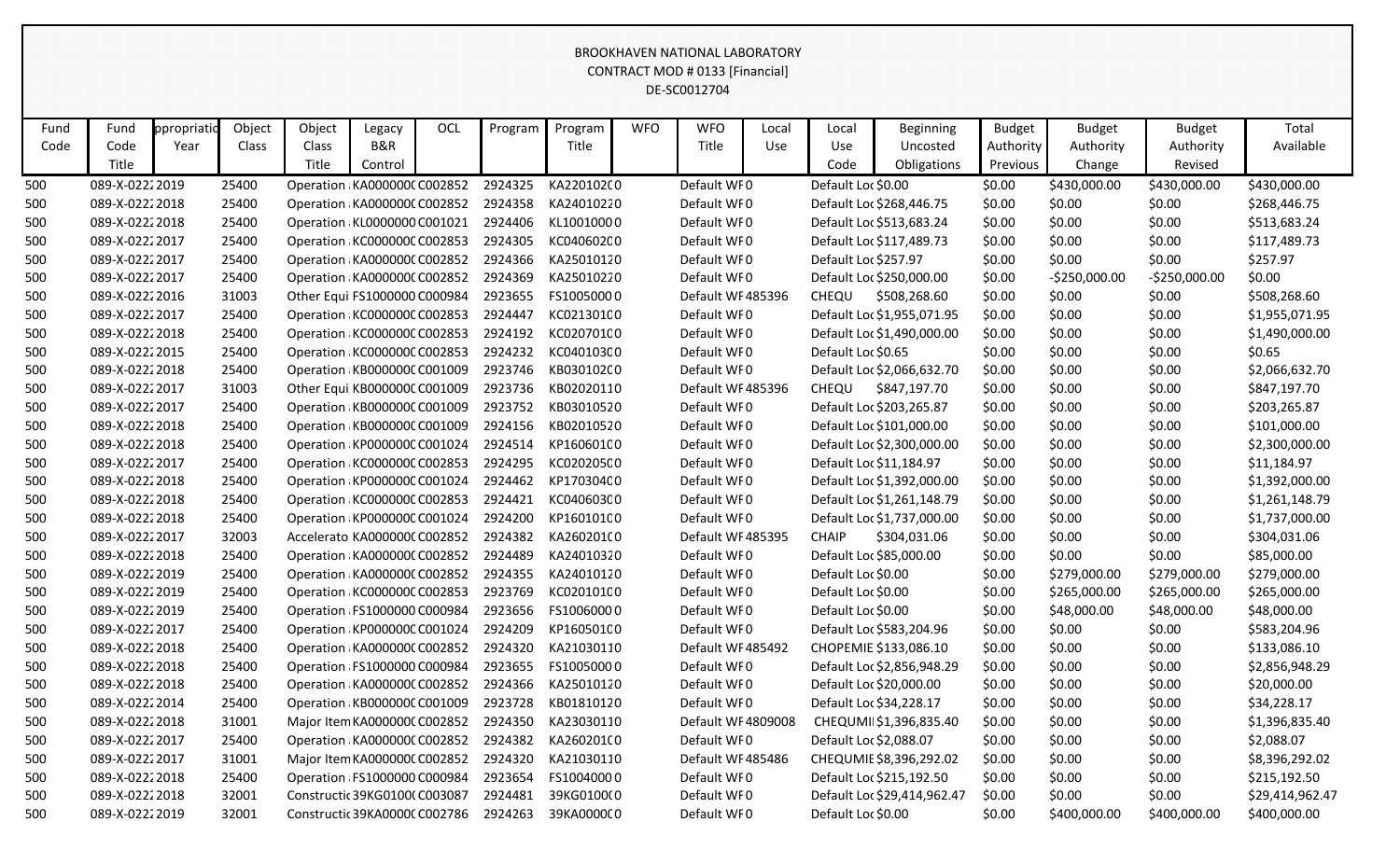| Fund | Fund            | ppropriatio | Object | Object | Legacy                      | OCL                                | Program | Program          | <b>WFO</b> | <b>WFO</b>        | Local | Local                  | <b>Beginning</b>           | <b>Budget</b> | <b>Budget</b>  | <b>Budget</b>  | Total          |
|------|-----------------|-------------|--------|--------|-----------------------------|------------------------------------|---------|------------------|------------|-------------------|-------|------------------------|----------------------------|---------------|----------------|----------------|----------------|
| Code | Code            | Year        | Class  | Class  | B&R                         |                                    |         | Title            |            | Title             | Use   | Use                    | Uncosted                   | Authority     | Authority      | Authority      | Available      |
|      | Title           |             |        | Title  | Control                     |                                    |         |                  |            |                   |       | Code                   | Obligations                | Previous      | Change         | Revised        |                |
| 500  | 089-X-0222 2019 |             | 25400  |        | Operation KC000000C C002853 |                                    | 2924472 | KC02010700       |            | Default WF0       |       | Default Loc \$0.00     |                            | \$0.00        | \$139,000.00   | \$139,000.00   | \$139,000.00   |
| 510  | 089-X-02222018  |             | 25400  |        | Operation: 4.56E+08 C003005 |                                    | 6600199 | 4561650214861004 |            | CHAGR8410         |       | Default Loc \$2,123.13 |                            | \$0.00        | $-52,123.13$   | $-52,123.13$   | \$0.00         |
| 510  | 089-X-02222019  |             | 25400  |        | Operation 4.56E+08          | C003005                            | 6600199 | 4561650214861091 |            | <b>CHAGRRIKIO</b> |       | Default Loc \$0.00     |                            | \$0.00        | \$26,570.94    | \$26,570.94    | \$26,570.94    |
| 510  | 089-X-02222018  |             | 25400  |        | Operation 4.56E+08          | C003005                            | 6600199 | 4561650214861014 |            | CHAGR8400         |       |                        | Default Loc \$22,453.69    | \$0.00        | \$0.00         | \$0.00         | \$22,453.69    |
| 510  | 089-X-02222018  |             | 25400  |        | Operation 4.56E+08          | C003005                            | 6600199 | 4561650214861091 |            | <b>CHAGRRIKIO</b> |       |                        | Default Loc \$71,022.21    | \$0.00        | \$0.00         | \$0.00         | \$71,022.21    |
| 510  | 089-X-02222017  |             | 25400  |        | Operation 4.56E+08          | C003005                            | 6600199 | 4561650214860747 |            | CHAGR8710         |       |                        | Default Loc \$25,548.78    | \$0.00        | \$0.00         | \$0.00         | \$25,548.78    |
| 511  | 089-X-02222017  |             | 25400  |        | Operation 4.56E+08          | C003005                            | 6600146 | 4561600314860928 |            | CHAGR8730         |       |                        | Default Loc \$34,457.69    | \$0.00        | \$0.00         | \$0.00         | \$34,457.69    |
| 511  | 089-X-02222018  |             | 25400  |        | Operation 4.56E+08          | C003005                            | 6600146 | 4561600314861090 |            | CHAGR8430         |       |                        | Default Loc \$106,652.72   | \$0.00        | \$0.00         | \$0.00         | \$106,652.72   |
| 511  | 089-X-02222018  |             | 25400  |        | Operation 4.56E+08          | C003005                            | 6600146 | 4561600314861060 |            | CHAGR8420         |       |                        | Default Loc \$19,067.88    | \$0.00        | \$0.00         | \$0.00         | \$19,067.88    |
| 511  | 089-X-02222018  |             | 25400  |        | Operation 4.56E+08          | C003005                            | 6600146 | 4561600314861068 |            | CHAGR8420         |       | Default Loc \$122.99   |                            | \$0.00        | \$0.00         | \$0.00         | \$122.99       |
| 511  | 089-X-02222018  |             | 25400  |        | Operation 4.56E+08          | C003005                            | 6600146 | 4561600314861053 |            | CHAGR8420         |       | Default Loc \$7,214.59 |                            | \$0.00        | \$0.00         | \$0.00         | \$7,214.59     |
| 511  | 089-X-02222018  |             | 25400  |        | Operation 4.56E+08          | C003005                            | 6600146 | 4561600314861052 |            | CHAGR8410         |       |                        | Default Loc \$599,176.00   | \$0.00        | \$0.00         | \$0.00         | \$599,176.00   |
| 511  | 089-X-02222014  |             | 25400  |        | Operation 4.56E+08          | C003005                            | 6600146 | 4561600314860871 |            | CHAGR8720         |       |                        | Default Loc \$119,776.80   | \$0.00        | \$0.00         | \$0.00         | \$119,776.80   |
| 511  | 089-X-02222018  |             | 25400  |        | Operation 4.56E+08          | C003005                            | 6600146 | 4561600314861022 |            | CHAGR8410         |       |                        | Default Loc \$2,548,416.05 | \$0.00        | \$0.00         | \$0.00         | \$2,548,416.05 |
| 511  | 089-X-02222019  |             | 25400  |        | Operation 4.56E+08          | C003005                            | 6600146 | 4561600314861128 |            | CHAGR8440         |       | Default Loc \$0.00     |                            | \$0.00        | \$75,000.00    | \$75,000.00    | \$75,000.00    |
| 511  | 089-X-02222018  |             | 25400  |        | Operation 4.56E+08          | C003005                            | 6600146 | 4561600314861088 |            | CHAGR8430         |       |                        | Default Loc \$58,118.62    | \$0.00        | \$0.00         | \$0.00         | \$58,118.62    |
| 511  | 089-X-02222018  |             | 25400  |        | Operation 4.56E+08          | C003005                            | 6600146 | 4561600314861101 |            | CHAGR8430         |       |                        | Default Loc \$40,689.65    | \$0.00        | \$0.00         | \$0.00         | \$40,689.65    |
| 511  | 089-X-02222016  |             | 25400  |        | Operation 4.56E+08          | C003005                            | 6600146 | 4561600314860831 |            | CHAGR8720         |       | Default Loc \$176.63   |                            | \$0.00        | \$0.00         | \$0.00         | \$176.63       |
| 511  | 089-X-02222018  |             | 25400  |        | Operation 4.56E+08          | C003005                            | 6600146 | 4561600314860977 |            | <b>CHAGR8730</b>  |       | Default Loc \$1,033.48 |                            | \$0.00        | \$0.00         | \$0.00         | \$1,033.48     |
| 511  | 089-X-02222015  |             | 25400  |        | Operation 4.56E+08          | C003005                            | 6600146 | 4561600314860880 |            | CHAGR8720         |       | Default Loc \$2,596.52 |                            | \$0.00        | \$0.00         | \$0.00         | \$2,596.52     |
| 511  | 089-X-02222019  |             | 25400  |        | Operation 4.56E+08          | C003005                            | 6600146 | 4561600314861130 |            | CHAGR8440         |       | Default Loc \$0.00     |                            | \$0.00        | \$101,014.94   | \$101,014.94   | \$101,014.94   |
| 511  | 089-X-02222019  |             | 25400  |        | Operation 4.56E+08          | C003005                            | 6600146 | 4561600314861053 |            | CHAGR8420         |       | Default Loc \$0.00     |                            | \$0.00        | \$21,647.00    | \$21,647.00    | \$21,647.00    |
| 511  | 089-X-02222018  |             | 25400  |        | Operation 4.56E+08          | C003005                            | 6600146 | 4561600314861099 |            | CHAGR8430         |       | Default Loc \$2.94     |                            | \$0.00        | \$0.00         | \$0.00         | \$2.94         |
| 511  | 089-X-02222018  |             | 25400  |        | Operation 4.56E+08          | C003005                            | 6600146 | 4561600314861089 |            | CHAGR8430         |       | Default Loc \$163.45   |                            | \$0.00        | \$0.00         | \$0.00         | \$163.45       |
| 511  | 089-X-02222018  |             | 25400  |        | Operation 4.56E+08          | C003005                            | 6600147 | 4561600324861065 |            | CHAGR8420         |       |                        | Default Loc \$217,281.60   | \$0.00        | \$0.00         | \$0.00         | \$217,281.60   |
| 511  | 089-X-02222018  |             | 25400  |        | Operation 4.56E+08          | C003005                            | 6600147 | 4561600324861076 |            | CHAGR8430         |       |                        | Default Loc \$311,208.48   | \$0.00        | \$0.00         | \$0.00         | \$311,208.48   |
| 511  | 089-X-02222018  |             | 25400  |        | Operation 4.56E+08          | C003005                            | 6600146 | 4561600314861114 |            | CHAGR8430         |       |                        | Default Loc \$40,000.00    | \$0.00        | \$0.00         | \$0.00         | \$40,000.00    |
| 511  | 089-X-02222018  |             | 25400  |        | Operation 4.56E+08          | C003005                            | 6600146 | 4561600314861109 |            | CHAGR8430         |       | Default Loc \$382.41   |                            | \$0.00        | \$0.00         | \$0.00         | \$382.41       |
| 511  | 089-X-02222018  |             | 25400  |        | Operation: 4.56E+08 C003005 |                                    | 6600146 | 4561600314861102 |            | CHAGR8430         |       | Default Loc \$6,084.13 |                            | \$0.00        | \$0.00         | \$0.00         | \$6,084.13     |
| 511  | 089-X-02222018  |             | 25400  |        | Operation: 4.56E+08 C003005 |                                    | 6600146 | 4561600314861079 |            | CHAGR8430         |       |                        | Default Loc \$41,439.06    | \$0.00        | \$0.00         | \$0.00         | \$41,439.06    |
| 511  | 089-X-02222019  |             | 25400  |        |                             | Operation 4.56E+08 C003005         | 6600146 | 4561600314861052 |            | CHAGR8410         |       | Default Loc \$0.00     |                            | \$0.00        | \$3,609,046.40 | \$3,609,046.40 | \$3,609,046.40 |
| 511  | 089-X-02222019  |             | 25400  |        | Operation: 4.56E+08 C003005 |                                    | 6600146 | 4561600314861023 |            | CHAGR8400         |       | Default Loc \$0.00     |                            | \$0.00        | \$8,715.64     | \$8,715.64     | \$8,715.64     |
| 511  | 089-X-02222017  |             | 25400  |        | Operation 4.56E+08 C003005  |                                    | 6600146 | 4561600314861017 |            | CHAGR8410         |       | Default Loc \$644.23   |                            | \$0.00        | \$0.00         | \$0.00         | \$644.23       |
| 511  | 089-X-02222018  |             | 25400  |        | Operation: 4.56E+08 C003005 |                                    | 6600146 | 4561600314861072 |            | CHAGR8420         |       | Default Loc \$5,000.00 |                            | \$0.00        | \$0.00         | \$0.00         | \$5,000.00     |
| 511  | 089-X-02222017  |             | 25400  |        |                             | Operation 4.56E+08 C003005 6600147 |         | 4561600324801577 |            | CH AGR8780        |       |                        | Default Loc \$41,696.97    | \$0.00        | \$0.00         | \$0.00         | \$41,696.97    |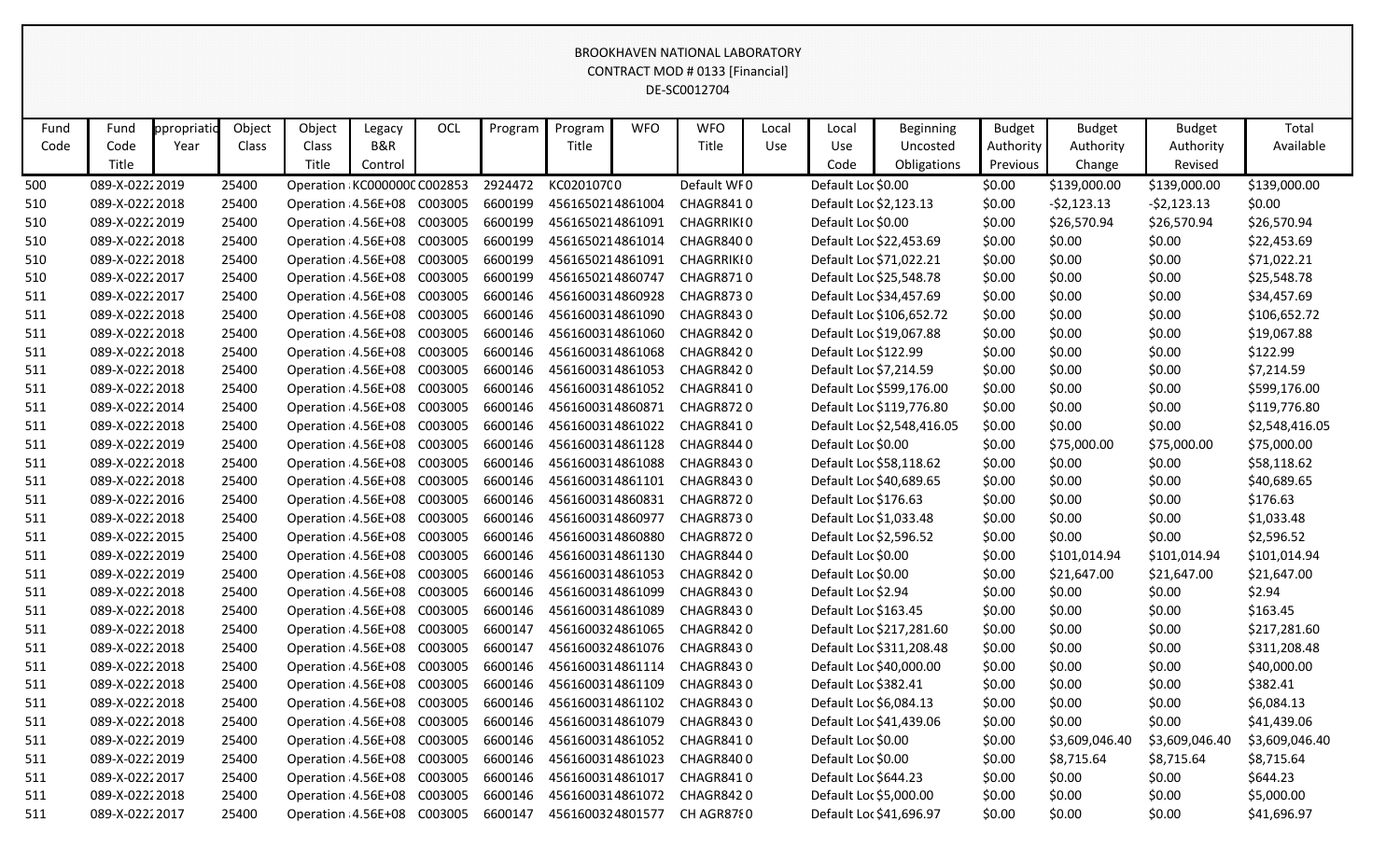| Fund | Fund           | ppropriatio | Object | Object | Legacy                      | OCL                                | Program | Program          | <b>WFO</b> | <b>WFO</b>       | Local | Local                  | <b>Beginning</b>           | <b>Budget</b> | <b>Budget</b> | <b>Budget</b> | Total          |
|------|----------------|-------------|--------|--------|-----------------------------|------------------------------------|---------|------------------|------------|------------------|-------|------------------------|----------------------------|---------------|---------------|---------------|----------------|
| Code | Code           | Year        | Class  | Class  | B&R                         |                                    |         | Title            |            | Title            | Use   | Use                    | Uncosted                   | Authority     | Authority     | Authority     | Available      |
|      | Title          |             |        | Title  | Control                     |                                    |         |                  |            |                  |       | Code                   | Obligations                | Previous      | Change        | Revised       |                |
| 511  | 089-X-02222018 |             | 25400  |        | Operation 4.56E+08          | C003005                            | 6600146 | 4561600314861063 |            | CHAGR8420        |       |                        | Default Loc \$22,087.46    | \$0.00        | \$0.00        | \$0.00        | \$22,087.46    |
| 511  | 089-X-02222018 |             | 25400  |        | Operation 4.56E+08          | C003005                            | 6600146 | 4561600314860686 |            | CHAGR8780        |       | Default Loc \$5,536.61 |                            | \$0.00        | \$0.00        | \$0.00        | \$5,536.61     |
| 511  | 089-X-02222018 |             | 25400  |        | Operation 4.56E+08          | C003005                            | 6600146 | 4561600314861066 |            | CHAGR8420        |       |                        | Default Loc \$32,960.08    | \$0.00        | \$0.00        | \$0.00        | \$32,960.08    |
| 511  | 089-X-02222016 |             | 25400  |        | Operation 4.56E+08          | C003005                            | 6600146 | 4561600314860871 |            | CHAGR8720        |       |                        | Default Loc \$13,578.50    | \$0.00        | \$0.00        | \$0.00        | \$13,578.50    |
| 511  | 089-X-02222018 |             | 25400  |        | Operation 4.56E+08          | C003005                            | 6600146 | 4561600314861020 |            | CHAGR8400        |       | Default Loc \$1,704.11 |                            | \$0.00        | \$0.00        | \$0.00        | \$1,704.11     |
| 511  | 089-X-02222018 |             | 25400  |        | Operation 4.56E+08          | C003005                            | 6600146 | 4561600314861046 |            | CHAGR8410        |       |                        | Default Loc \$20,056.87    | \$0.00        | \$0.00        | \$0.00        | \$20,056.87    |
| 511  | 089-X-02222019 |             | 25400  |        | Operation 4.56E+08          | C003005                            | 6600146 | 4561600314861099 |            | CHAGR8430        |       | Default Loc \$0.00     |                            | \$0.00        | \$126,268.68  | \$126,268.68  | \$126,268.68   |
| 511  | 089-X-02222017 |             | 25400  |        | Operation 4.56E+08          | C003005                            | 6600147 | 4561600324861015 |            | CHAGR8400        |       |                        | Default Loc \$903,389.83   | \$0.00        | \$0.00        | \$0.00        | \$903,389.83   |
| 511  | 089-X-02222018 |             | 25400  |        | Operation 4.56E+08          | C003005                            | 6600146 | 4561600314861075 |            | <b>CHAGR8430</b> |       |                        | Default Loc \$21,730.69    | \$0.00        | \$0.00        | \$0.00        | \$21,730.69    |
| 511  | 089-X-02222018 |             | 25400  |        | Operation 4.56E+08          | C003005                            | 6600146 | 4561600314861087 |            | CHAGR8430        |       | Default Loc \$2,500.00 |                            | \$0.00        | \$0.00        | \$0.00        | \$2,500.00     |
| 511  | 089-X-02222018 |             | 25400  |        | Operation 4.56E+08          | C003005                            | 6600147 | 4561600324861032 |            | CHAGR8410        |       |                        | Default Loc \$45,039.33    | \$0.00        | \$0.00        | \$0.00        | \$45,039.33    |
| 511  | 089-X-02222017 |             | 25400  |        | Operation 4.56E+08          | C003005                            | 6600146 | 4561600314861021 |            | CHAGR8400        |       | Default Loc \$2,654.48 |                            | \$0.00        | \$0.00        | \$0.00        | \$2,654.48     |
| 511  | 089-X-02222018 |             | 25400  |        | Operation 4.56E+08          | C003005                            | 6600146 | 4561600314860936 |            | CHAGR8720        |       | Default Loc \$6,000.07 |                            | \$0.00        | \$0.00        | \$0.00        | \$6,000.07     |
| 511  | 089-X-02222018 |             | 25400  |        | Operation 4.56E+08          | C003005                            | 6600147 | 4561600324860984 |            | CHAGR8400        |       | Default Loc \$67.81    |                            | \$0.00        | \$0.00        | \$0.00        | \$67.81        |
| 511  | 089-X-02222018 |             | 25400  |        | Operation 4.56E+08          | C003005                            | 6600146 | 4561600314861023 |            | CHAGR8400        |       |                        | Default Loc \$64,480.13    | \$0.00        | \$0.00        | \$0.00        | \$64,480.13    |
| 511  | 089-X-02222019 |             | 25400  |        | Operation 4.56E+08          | C003005                            | 6600146 | 4561600314861104 |            | CHAGR8430        |       | Default Loc \$0.00     |                            | \$0.00        | \$87,167.00   | \$87,167.00   | \$87,167.00    |
| 511  | 089-X-02222019 |             | 25400  |        | Operation 4.56E+08          | C003005                            | 6600147 | 4561600324861032 |            | CHAGR8410        |       | Default Loc \$0.00     |                            | \$0.00        | \$11,154.25   | \$11,154.25   | \$11,154.25    |
| 511  | 089-X-02222018 |             | 25400  |        | Operation 4.56E+08          | C003005                            | 6600146 | 4561600314861093 |            | CHAGR8430        |       |                        | Default Loc \$39,507.26    | \$0.00        | \$0.00        | \$0.00        | \$39,507.26    |
| 511  | 089-X-02222018 |             | 25400  |        | Operation 4.56E+08          | C003005                            | 6600146 | 4561600314861100 |            | CHAGR8430        |       |                        | Default Loc \$45,915.88    | \$0.00        | \$0.00        | \$0.00        | \$45,915.88    |
| 511  | 089-X-02222018 |             | 25400  |        | Operation 4.56E+08          | C003005                            | 6600146 | 4561600314861111 |            | CHAGR8430        |       |                        | Default Loc \$23,648.21    | \$0.00        | \$0.00        | \$0.00        | \$23,648.21    |
| 511  | 089-X-02222017 |             | 25400  |        | Operation 4.56E+08          | C003005                            | 6600146 | 4561600314861052 |            | CHAGR8410        |       |                        | Default Loc \$2,146,667.98 | \$0.00        | \$0.00        | \$0.00        | \$2,146,667.98 |
| 511  | 089-X-02222018 |             | 25400  |        | Operation 4.56E+08          | C003005                            | 6600146 | 4561600314860946 |            | <b>CHAGR8730</b> |       | Default Loc \$899.96   |                            | \$0.00        | \$0.00        | \$0.00        | \$899.96       |
| 511  | 089-X-02222018 |             | 25400  |        | Operation 4.56E+08          | C003005                            | 6600146 | 4561600314861092 |            | CHAGR8430        |       | Default Loc \$121.69   |                            | \$0.00        | \$0.00        | \$0.00        | \$121.69       |
| 511  | 089-X-02222018 |             | 25400  |        | Operation 4.56E+08          | C003005                            | 6600146 | 4561600314861096 |            | CHAGR8430        |       | Default Loc \$9,631.18 |                            | \$0.00        | $-59,631.18$  | $-59,631.18$  | \$0.00         |
| 511  | 089-X-02222018 |             | 25400  |        | Operation 4.56E+08          | C003005                            | 6600146 | 4561600314861120 |            | CHAGR8430        |       |                        | Default Loc \$91,831.68    | \$0.00        | \$0.00        | \$0.00        | \$91,831.68    |
| 511  | 089-X-02222017 |             | 25400  |        | Operation 4.56E+08          | C003005                            | 6600147 | 4561600324860800 |            | CHAGR8710        |       | Default Loc \$683.29   |                            | \$0.00        | \$0.00        | \$0.00        | \$683.29       |
| 511  | 089-X-02222018 |             | 25400  |        | Operation 4.56E+08          | C003005                            | 6600146 | 4561600314860971 |            | <b>CHAGR8730</b> |       | Default Loc \$345.85   |                            | \$0.00        | \$0.00        | \$0.00        | \$345.85       |
| 511  | 089-X-02222018 |             | 25400  |        | Operation 4.56E+08          | C003005                            | 6600146 | 4561600314861107 |            | CHAGR8430        |       |                        | Default Loc \$37,074.29    | \$0.00        | \$0.00        | \$0.00        | \$37,074.29    |
| 511  | 089-X-02222018 |             | 25400  |        | Operation: 4.56E+08 C003005 |                                    | 6600147 | 4561600324801577 |            | CH AGR8780       |       |                        | Default Loc \$50,485.44    | \$0.00        | \$0.00        | \$0.00        | \$50,485.44    |
| 511  | 089-X-02222018 |             | 25400  |        | Operation 4.56E+08 C003005  |                                    | 6600146 | 4561600314860969 |            | CHAGR8730        |       |                        | Default Loc \$72,150.96    | \$0.00        | \$0.00        | \$0.00        | \$72,150.96    |
| 511  | 089-X-02222017 |             | 25400  |        |                             | Operation 4.56E+08 C003005         | 6600146 | 4561600314860936 |            | CHAGR8720        |       | Default Loc \$1,926.60 |                            | \$0.00        | \$0.00        | \$0.00        | \$1,926.60     |
| 511  | 089-X-02222018 |             | 25400  |        | Operation: 4.56E+08 C003005 |                                    | 6600146 | 4561600314861030 |            | CHAGR8400        |       | Default Loc \$914.45   |                            | \$0.00        | \$0.00        | \$0.00        | \$914.45       |
| 511  | 089-X-02222018 |             | 25400  |        | Operation 4.56E+08 C003005  |                                    | 6600146 | 4561600314861021 |            | CHAGR8400        |       | Default Loc \$6,587.34 |                            | \$0.00        | \$0.00        | \$0.00        | \$6,587.34     |
| 511  | 089-X-02222019 |             | 25400  |        | Operation: 4.56E+08 C003005 |                                    | 6600146 | 4561600314861068 |            | CHAGR8420        |       | Default Loc \$0.00     |                            | \$0.00        | \$25,253.74   | \$25,253.74   | \$25,253.74    |
| 511  | 089-X-02222016 |             | 25400  |        |                             | Operation 4.56E+08 C003005 6600146 |         | 4561600314860880 |            | CHAGR8720        |       | Default Loc \$3,397.00 |                            | \$0.00        | \$0.00        | \$0.00        | \$3,397.00     |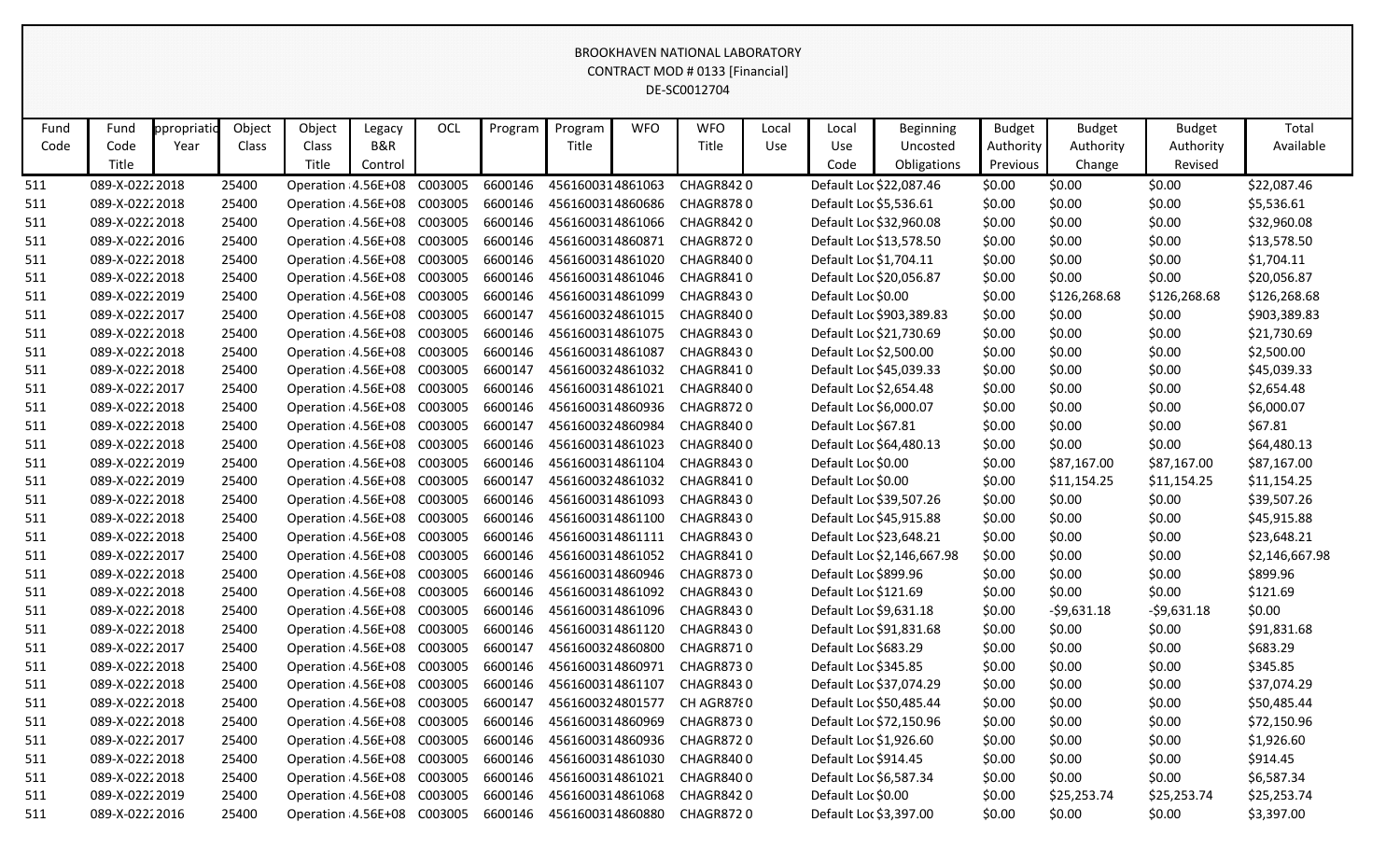| Fund | Fund            | ppropriatic | Object | Object | Legacy                             | OCL     | Program | Program          | <b>WFO</b> | <b>WFO</b>        | Local | Local                   | <b>Beginning</b>           | <b>Budget</b> | <b>Budget</b>  | <b>Budget</b>  | Total          |
|------|-----------------|-------------|--------|--------|------------------------------------|---------|---------|------------------|------------|-------------------|-------|-------------------------|----------------------------|---------------|----------------|----------------|----------------|
| Code | Code            | Year        | Class  | Class  | B&R                                |         |         | Title            |            | Title             | Use   | Use                     | Uncosted                   | Authority     | Authority      | Authority      | Available      |
|      | Title           |             |        | Title  | Control                            |         |         |                  |            |                   |       | Code                    | Obligations                | Previous      | Change         | Revised        |                |
| 511  | 089-X-02222018  |             | 25400  |        | Operation 4.56E+08                 | C003005 | 6600146 | 4561600314861056 |            | CHAGR8400         |       | Default Loc \$4,070.82  |                            | \$0.00        | \$0.00         | \$0.00         | \$4,070.82     |
| 511  | 089-X-02222018  |             | 25400  |        | Operation 4.56E+08                 | C003005 | 6600147 | 4561600324860813 |            | CHAGR8720         |       |                         | Default Loc \$116,420.64   | \$0.00        | \$0.00         | \$0.00         | \$116,420.64   |
| 511  | 089-X-02222017  |             | 25400  |        | Operation 4.56E+08                 | C003005 | 6600146 | 4561600314860949 |            | CHAGR8730         |       | Default Loc \$8,967.69  |                            | \$0.00        | \$0.00         | \$0.00         | \$8,967.69     |
| 511  | 089-X-02222018  |             | 25400  |        | Operation 4.56E+08                 | C003005 | 6600146 | 4561600314861098 |            | CHAGR8430         |       | Default Loc \$25,008.55 |                            | \$0.00        | \$0.00         | \$0.00         | \$25,008.55    |
| 511  | 089-X-02222018  |             | 25400  |        | Operation 4.56E+08                 | C003005 | 6600146 | 4561600314861009 |            | CHAGR8410         |       | Default Loc \$2,617.07  |                            | \$0.00        | \$0.00         | \$0.00         | \$2,617.07     |
| 511  | 089-X-02222018  |             | 25400  |        | Operation 4.56E+08                 | C003005 | 6600146 | 4561600314861121 |            | CHAGR8440         |       |                         | Default Loc \$24,271.84    | \$0.00        | \$0.00         | \$0.00         | \$24,271.84    |
| 511  | 089-X-02222019  |             | 25400  |        | Operation 4.56E+08                 | C003005 | 6600146 | 4561600314861089 |            | CHAGR8430         |       | Default Loc \$0.00      |                            | \$0.00        | \$9,708.74     | \$9,708.74     | \$9,708.74     |
| 511  | 089-X-02222019  |             | 25400  |        | Operation 4.56E+08                 | C003005 | 6600146 | 4561600314860936 |            | CHAGR8720         |       | Default Loc \$0.00      |                            | \$0.00        | \$2,073.33     | \$2,073.33     | \$2,073.33     |
| 517  | 089-X-02222019  |             | 25400  |        | Operation 4.56E+08                 | C003005 | 6600207 | 456167SC04861010 |            | CHAGR8730         |       | Default Loc \$0.00      |                            | \$0.00        | \$3,883,495.15 | \$3,883,495.15 | \$3,883,495.15 |
| 517  | 089-X-02222018  |             | 25400  |        | Operation 4.56E+08                 | C003005 | 6600207 | 456167SC04860826 |            | CHAGR8720         |       | Default Loc \$7,745.02  |                            | \$0.00        | \$0.00         | \$0.00         | \$7,745.02     |
| 517  | 089-X-02222018  |             | 25400  |        | Operation 4.56E+08                 | C003005 | 6600207 | 456167SC04861010 |            | CHAGR8730         |       | Default Loc \$51,826.30 |                            | \$0.00        | \$0.00         | \$0.00         | \$51,826.30    |
| 517  | 089-X-02222018  |             | 25400  |        | Operation: 4.56E+08 C003005        |         | 6600207 | 456167SC04860834 |            | CHAGR8720         |       | Default Loc \$13,298.02 |                            | \$0.00        | \$0.00         | \$0.00         | \$13,298.02    |
| 517  | 089-X-02222018  |             | 25400  |        | Operation 4.56E+08                 | C003005 | 6600207 | 456167SC04860823 |            | CHAGR8720         |       | Default Loc \$19,856.98 |                            | \$0.00        | \$0.00         | \$0.00         | \$19,856.98    |
| 517  | 089-X-02222018  |             | 25400  |        | Operation: 4.56E+08 C003005        |         | 6600207 | 456167SC04861108 |            | CHAGR8430         |       |                         | Default Loc \$7,178,397.68 | \$0.00        | \$0.00         | \$0.00         | \$7,178,397.68 |
| 679  | 089-15/16-2015  |             | 25400  |        | Operation WA220000 C001104         |         | 2822390 | WA2230100        |            | Default WF 302064 |       | Climate RE \$40,000.00  |                            | \$0.00        | \$0.00         | \$0.00         | \$40,000.00    |
| 681  | 089-14/15-2014  |             | 25400  |        | Operation WA220000 C001104         |         | 2822390 | WA2230100        |            | Default WF0       |       | Default Loc \$39,548.18 |                            | \$0.00        | \$0.00         | \$0.00         | \$39,548.18    |
| 692  | 089-14/15-2014  |             | 25400  |        | Operation WN000000 C001118 1721222 |         |         | WN0219064860825  |            | CHAGR8720         |       | Default Loc \$17,728.79 |                            | \$0.00        | \$0.00         | \$0.00         | \$17,728.79    |
| 900  | 089-X-024(2018  |             | 25400  |        | Operation DP090900(C002955         |         | 2223112 | DP090901(0       |            | Default WF0       |       | Default Loc \$24,444.15 |                            | \$0.00        | \$0.00         | \$0.00         | \$24,444.15    |
| 900  | 089-X-024(2015  |             | 25400  |        | Operation DP4000000 C000925        |         | 2221775 | DP40150110       |            | Default WF0       |       | Default Loc \$0.01      |                            | \$0.00        | \$0.00         | \$0.00         | \$0.01         |
| 900  | 089-X-024(2015  |             | 25400  |        | Operation DP800000(C002982         |         | 2222989 | DP800000(0       |            | Default WF0       |       | Default Loc \$3,252.52  |                            | \$0.00        | \$0.00         | \$0.00         | \$3,252.52     |
| 900  | 089-X-024(2014  |             | 25400  |        | Operation DP120400(C000912         |         | 2220743 | DP120401(0       |            | Default WF0       |       | Default Loc \$836.82    |                            | \$0.00        | \$0.00         | \$0.00         | \$836.82       |
| 900  | 089-X-024(2014  |             | 25400  |        | Operation DP400000(C000925         |         | 2222480 | DP40110930       |            | Default WF0       |       | Default Loc \$2,057.91  |                            | \$0.00        | \$0.00         | \$0.00         | \$2,057.91     |
| 900  | 089-X-024(2019  |             | 25400  |        | Operation DP090900(C002955         |         | 2223112 | DP090901(0       |            | Default WF0       |       | Default Loc \$0.00      |                            | \$0.00        | \$275,000.00   | \$275,000.00   | \$275,000.00   |
| 1050 | 089-X-024: 2018 |             | 25400  |        | Operation HU000000 C002426         |         | 3184709 | HU200610(0       |            | Default WF0       |       | Default Loc \$2,500.00  |                            | \$0.00        | \$0.00         | \$0.00         | \$2,500.00     |
| 1050 | 089-X-024: 2019 |             | 25400  |        | Operation HQ000000 C002425         |         | 3184701 | HQ100100 0       |            | Default WF0       |       | Default Loc \$0.00      |                            | \$0.00        | \$15,000.00    | \$15,000.00    | \$15,000.00    |
| 1050 | 089-X-02432018  |             | 25400  |        | Operation HQ000000 C002425         |         | 3184701 | HQ100100 0       |            | Default WF0       |       | Default Loc \$9,523.04  |                            | \$0.00        | \$0.00         | \$0.00         | \$9,523.04     |
| 1060 | 089-X-024: 2018 |             | 25400  |        | Operation GD600000 C002970         |         | 3203769 | GD602090(0       |            | Default WF0       |       |                         | Default Loc \$293,339.45   | \$0.00        | \$0.00         | \$0.00         | \$293,339.45   |
| 1060 | 089-X-024: 2019 |             | 25400  |        | Operation GD600000 C002970         |         | 3203763 | GD602030(0       |            | Default WF0       |       | Default Loc \$0.00      |                            | \$0.00        | \$216,310.00   | \$216,310.00   | \$216,310.00   |
| 1060 | 089-X-024:2018  |             | 25400  |        | Operation GD600000 C002970         |         | 3203780 | GD605020(0       |            | Default WF0       |       |                         | Default Loc \$123,011.73   | \$0.00        | \$0.00         | \$0.00         | \$123,011.73   |
| 1060 | 089-X-02432019  |             | 25400  |        | Operation GD600000 C002970 3203761 |         |         | GD602010(0       |            | Default WF0       |       | Default Loc \$0.00      |                            | \$0.00        | \$26,870.00    | \$26,870.00    | \$26,870.00    |
| 1060 | 089-X-02432018  |             | 25400  |        | Operation GD600000 C002970 3203761 |         |         | GD602010(0       |            | Default WF0       |       |                         | Default Loc \$188,358.94   | \$0.00        | \$0.00         | \$0.00         | \$188,358.94   |
| 1060 | 089-X-02432018  |             | 25400  |        | Operation GD600000 C002970 3203764 |         |         | GD602040(0       |            | Default WF0       |       | Default Loc \$60,260.00 |                            | \$0.00        | \$0.00         | \$0.00         | \$60,260.00    |
| 1060 | 089-X-02432017  |             | 25400  |        | Operation GD600000 C002970 3203764 |         |         | GD602040(0       |            | Default WF0       |       | Default Loc \$5,100.26  |                            | \$0.00        | \$0.00         | \$0.00         | \$5,100.26     |
| 1060 | 089-X-024: 2018 |             | 25400  |        | Operation GD600000 C002970 3203763 |         |         | GD602030(0       |            | Default WF0       |       |                         | Default Loc \$273,869.22   | \$0.00        | \$0.00         | \$0.00         | \$273,869.22   |
| 1060 | 089-X-02432017  |             | 25400  |        | Operation GD600000 C002970 3203779 |         |         | GD605010(0       |            | Default WF0       |       | Default Loc \$864.41    |                            | \$0.00        | \$0.00         | \$0.00         | \$864.41       |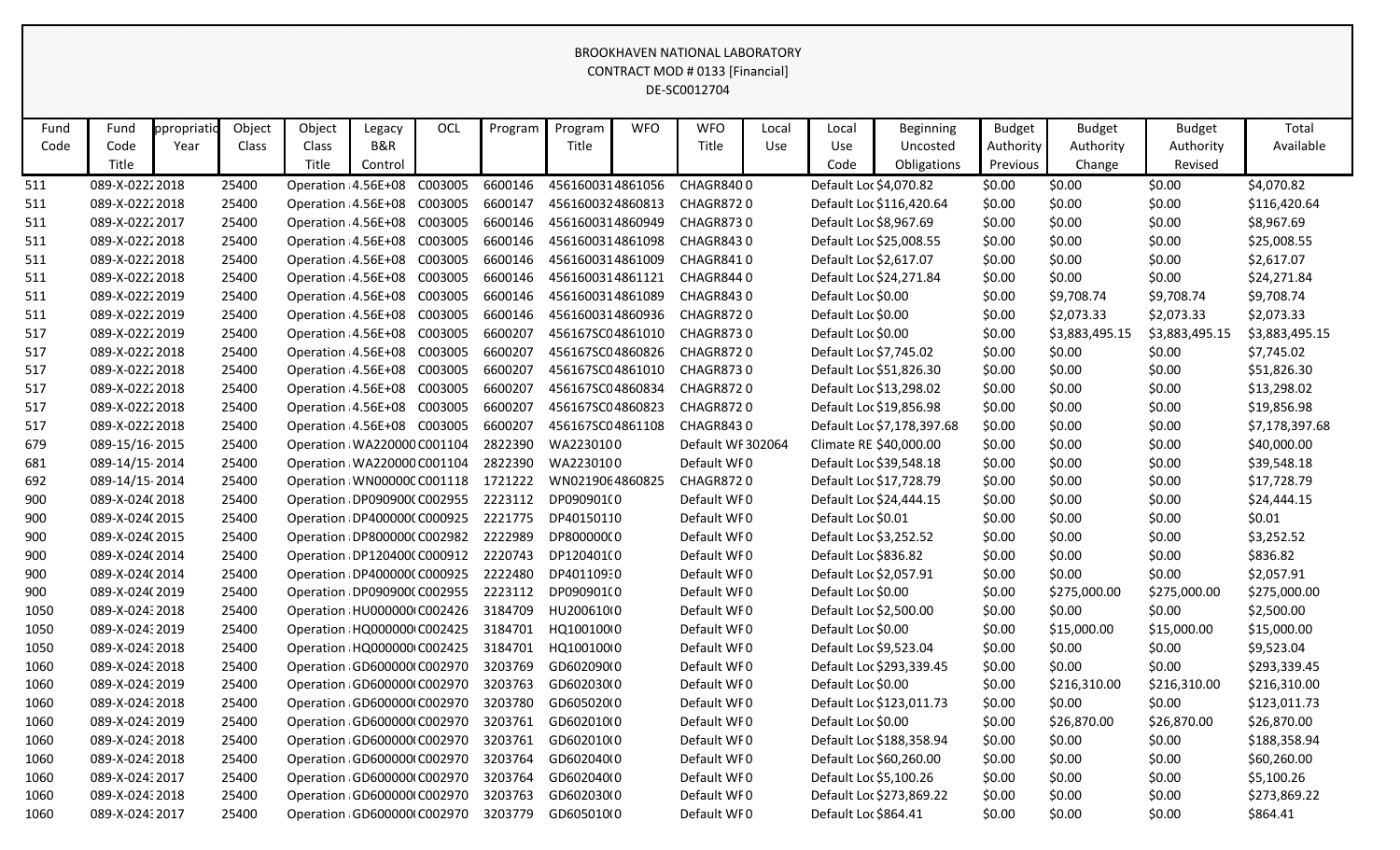|      |                 |            |        |                                    |         |     |         |            |            | BROOKHAVEN NATIONAL LABORATORY  |       |                        |                          |               |                |                |                |
|------|-----------------|------------|--------|------------------------------------|---------|-----|---------|------------|------------|---------------------------------|-------|------------------------|--------------------------|---------------|----------------|----------------|----------------|
|      |                 |            |        |                                    |         |     |         |            |            | CONTRACT MOD # 0133 [Financial] |       |                        |                          |               |                |                |                |
|      |                 |            |        |                                    |         |     |         |            |            | DE-SC0012704                    |       |                        |                          |               |                |                |                |
|      |                 |            |        |                                    |         |     |         |            |            |                                 |       |                        |                          |               |                |                |                |
| Fund | Fund            | ppropriati | Object | Object                             | Legacy  | OCL | Program | Program    | <b>WFO</b> | <b>WFO</b>                      | Local | Local                  | <b>Beginning</b>         | <b>Budget</b> | <b>Budget</b>  | <b>Budget</b>  | Total          |
| Code | Code            | Year       | Class  | Class                              | B&R     |     |         | Title      |            | Title                           | Use   | Use                    | Uncosted                 | Authority     | Authority      | Authority      | Available      |
|      | Title           |            |        | Title                              | Control |     |         |            |            |                                 |       | Code                   | Obligations              | Previous      | Change         | Revised        |                |
| 1060 | 089-X-024: 2019 |            | 25400  | Operation GD600000 C002970         |         |     | 3203769 | GD602090(0 |            | Default WF0                     |       | Default Loc \$0.00     |                          | \$0.00        | \$62,550.00    | \$62,550.00    | \$62,550.00    |
| 1079 | 089-16/17-2016  |            | 25400  | Operation CS0000000 C000892        |         |     | 1713352 | CS70000000 |            | Default WF0                     |       | Default Loc \$5,561.57 |                          | \$0.00        | \$0.00         | \$0.00         | \$5,561.57     |
| 1551 | 089-X-0309 2014 |            | 25400  | Operation NN400000 C001056         |         |     | 2222722 | NN4010020  |            | Default WF0                     |       | Default Loc \$11.07    |                          | \$0.00        | \$0.00         | \$0.00         | \$11.07        |
| 1551 | 089-X-0309 2018 |            | 25400  | Operation DN201000 C003118         |         |     | 2223180 | DN201000(0 |            | Default WF0                     |       |                        | Default Loc \$114,433.87 | \$0.00        | \$0.00         | \$0.00         | \$114,433.87   |
| 1551 | 089-X-0309 2014 |            | 25400  | Operation NN500000 C001058         |         |     | 2222881 | NN5070040  |            | Default WF0                     |       |                        | Default Loc \$21,819.56  | \$0.00        | \$0.00         | \$0.00         | \$21,819.56    |
| 1551 | 089-X-0309 2015 |            | 25400  | Operation NN200000 C001052         |         |     | 2221132 | NN2001000  |            | Default WF0                     |       | Default Loc \$338.56   |                          | \$0.00        | \$0.00         | \$0.00         | \$338.56       |
| 1551 | 089-X-0309 2015 |            | 25400  | Operation: NN500000 C001058        |         |     | 2222810 | NN5002040  |            | Default WF0                     |       | Default Loc \$3,347.69 |                          | \$0.00        | \$0.00         | \$0.00         | \$3,347.69     |
| 1551 | 089-X-0309 2015 |            | 25400  | Operation NN400000 C001056         |         |     | 2222733 | NN4012040  |            | Default WF0                     |       |                        | Default Loc \$28,413.25  | \$0.00        | \$0.00         | \$0.00         | \$28,413.25    |
| 1551 | 089-X-0309 2018 |            | 25400  | Operation CT000000C C003007        |         |     | 2223144 | CT800000C0 |            | Default WF0                     |       |                        | Default Loc \$67,478.61  | \$0.00        | \$0.00         | \$0.00         | \$67,478.61    |
| 1551 | 089-X-03092018  |            | 25400  | Operation DN100500 C003088         |         |     | 2223152 | DN100501(0 |            | Default WF0                     |       |                        | Default Loc \$111,905.15 | \$0.00        | \$0.00         | \$0.00         | \$111,905.15   |
| 1551 | 089-X-0309 2019 |            | 25400  | Operation DN100300 C003036         |         |     | 2223063 | DN100301:0 |            | Default WF0                     |       | Default Loc \$0.00     |                          | \$0.00        | \$750,000.00   | \$750,000.00   | \$750,000.00   |
| 1551 | 089-X-0309 2018 |            | 25400  | Operation DN400000 C003042         |         |     | 2223102 | DN400302(0 |            | Default WF0                     |       |                        | Default Loc \$121,801.18 | \$0.00        | \$0.00         | \$0.00         | \$121,801.18   |
| 1551 | 089-X-0309 2018 |            | 25400  | Operation DN100600 C003089         |         |     | 2223153 | DN100601(0 |            | Default WF0                     |       |                        | Default Loc \$34,738.39  | \$0.00        | \$0.00         | \$0.00         | \$34,738.39    |
| 1551 | 089-X-0309 2015 |            | 25400  | Operation NN910000 C002938         |         |     | 2222883 | NN91000000 |            | Default WF0                     |       | Default Loc \$625.62   |                          | \$0.00        | \$0.00         | \$0.00         | \$625.62       |
| 1551 | 089-X-0309 2018 |            | 25400  | Operation CT000000C C003007        |         |     | 2223014 | CT81010000 |            | Default WF0                     |       |                        | Default Loc \$40,583.15  | \$0.00        | \$0.00         | \$0.00         | \$40,583.15    |
| 1551 | 089-X-0309 2015 |            | 25400  | Operation NN400000 C001056         |         |     | 2222719 | NN400903+0 |            | Default WF0                     |       | Default Loc \$98.26    |                          | \$0.00        | \$0.00         | \$0.00         | \$98.26        |
| 1551 | 089-X-03092017  |            | 25400  | Operation DN300100 C003039         |         |     | 2223080 | DN300102(0 |            | Default WF0                     |       | Default Loc \$7,011.34 |                          | \$0.00        | \$0.00         | \$0.00         | \$7,011.34     |
| 1551 | 089-X-0309 2019 |            | 25400  | Operation DN400000 C003042         |         |     | 2223095 | DN400102(0 |            | Default WF0                     |       | Default Loc \$0.00     |                          | \$0.00        | \$1,096,000.00 | \$1,096,000.00 | \$1,096,000.00 |
| 1551 | 089-X-0309 2016 |            | 25400  | Operation DN100100 C003034         |         |     | 2223049 | DN100101:0 |            | Default WF0                     |       | Default Loc \$2,911.08 |                          | \$0.00        | \$0.00         | \$0.00         | \$2,911.08     |
| 1551 | 089-X-0309 2018 |            | 25400  | Operation DN201200 C003120         |         |     | 2223182 | DN201201(0 |            | Default WF0                     |       | Default Loc \$7,477.00 |                          | \$0.00        | \$0.00         | \$0.00         | \$7,477.00     |
| 1551 | 089-X-03092017  |            | 25400  | Operation DN200000 C003038         |         |     | 2223154 | DN200600(0 |            | Default WF0                     |       | Default Loc \$225.25   |                          | \$0.00        | \$0.00         | \$0.00         | \$225.25       |
| 1551 | 089-X-0309 2013 |            | 25400  | Operation NN400000 C001056         |         |     | 2222721 | NN4010010  |            | Default WF0                     |       | Default Loc \$29.02    |                          | \$0.00        | \$0.00         | \$0.00         | \$29.02        |
| 1551 | 089-X-03092018  |            | 25400  | Operation DN400000 C003042         |         |     | 2223103 | DN400401(0 |            | Default WF0                     |       |                        | Default Loc \$35,435.78  | \$0.00        | \$0.00         | \$0.00         | \$35,435.78    |
| 1551 | 089-X-0309 2015 |            | 25400  | Operation NN500000 C001058 2221243 |         |     |         | NN5005010  |            | Default WF0                     |       |                        | Default Loc \$48,416.10  | \$0.00        | \$0.00         | \$0.00         | \$48,416.10    |
| 1551 | 089-X-0309 2019 |            | 25400  | Operation DN400000 C003042 2223094 |         |     |         | DN400101(0 |            | Default WF0                     |       | Default Loc \$0.00     |                          | \$0.00        | \$752,000.00   | \$752,000.00   | \$752,000.00   |
| 1551 | 089-X-0309 2019 |            | 25400  | Operation DN201200 C003120         |         |     | 2223182 | DN201201(0 |            | Default WF0                     |       | Default Loc \$0.00     |                          | \$0.00        | \$429,133.00   | \$429,133.00   | \$429,133.00   |
| 1551 | 089-X-03092015  |            | 25400  | Operation NN400000 C001056         |         |     | 2222730 | NN4012010  |            | Default WF0                     |       | Default Loc \$160.47   |                          | \$0.00        | \$0.00         | \$0.00         | \$160.47       |
| 1551 | 089-X-03092015  |            | 25400  | Operation NN930000 C002936 2222890 |         |     |         | NN9301000  |            | Default WF0                     |       | Default Loc \$4.21     |                          | \$0.00        | \$0.00         | \$0.00         | \$4.21         |
| 1551 | 089-X-03092018  |            | 25400  | Operation CT000000C C003007        |         |     | 2223025 | CT84050100 |            | Default WF0                     |       | Default Loc \$677.25   |                          | \$0.00        | \$0.00         | \$0.00         | \$677.25       |
| 1551 | 089-X-03092014  |            | 25400  | Operation: NN500000 C001058        |         |     | 2221231 | NN5001010  |            | Default WF0                     |       | Default Loc \$2.69     |                          | \$0.00        | \$0.00         | \$0.00         | \$2.69         |
| 1551 | 089-X-0309 2019 |            | 25400  | Operation DN400000 C003042         |         |     | 2223096 | DN400103(0 |            | Default WF0                     |       | Default Loc \$0.00     |                          | \$0.00        | \$628,000.00   | \$628,000.00   | \$628,000.00   |
| 1551 | 089-X-0309 2019 |            | 25400  | Operation CT000000C C003007        |         |     | 2223020 | CT840100C0 |            | Default WF0                     |       | Default Loc \$0.00     |                          | \$0.00        | \$2,414,018.00 | \$2,414,018.00 | \$2,414,018.00 |
| 1551 | 089-X-0309 2018 |            | 25400  | Operation DN400000 C003042 2223095 |         |     |         | DN400102(0 |            | Default WF0                     |       |                        | Default Loc \$293,029.56 | \$0.00        | \$0.00         | \$0.00         | \$293,029.56   |
| 1551 | 089-X-0309 2015 |            | 25400  | Operation: NN500000 C001058        |         |     | 2221234 | NN5002010  |            | Default WF0                     |       |                        | Default Loc \$58,896.49  | \$0.00        | \$30,000.00    | \$30,000.00    | \$88,896.49    |
| 1551 | 089-X-0309 2015 |            | 25400  | Operation NN500000 C001058         |         |     | 2222881 | NN5070040  |            | Default WF0                     |       |                        | Default Loc \$15,000.00  | \$0.00        | \$0.00         | \$0.00         | \$15,000.00    |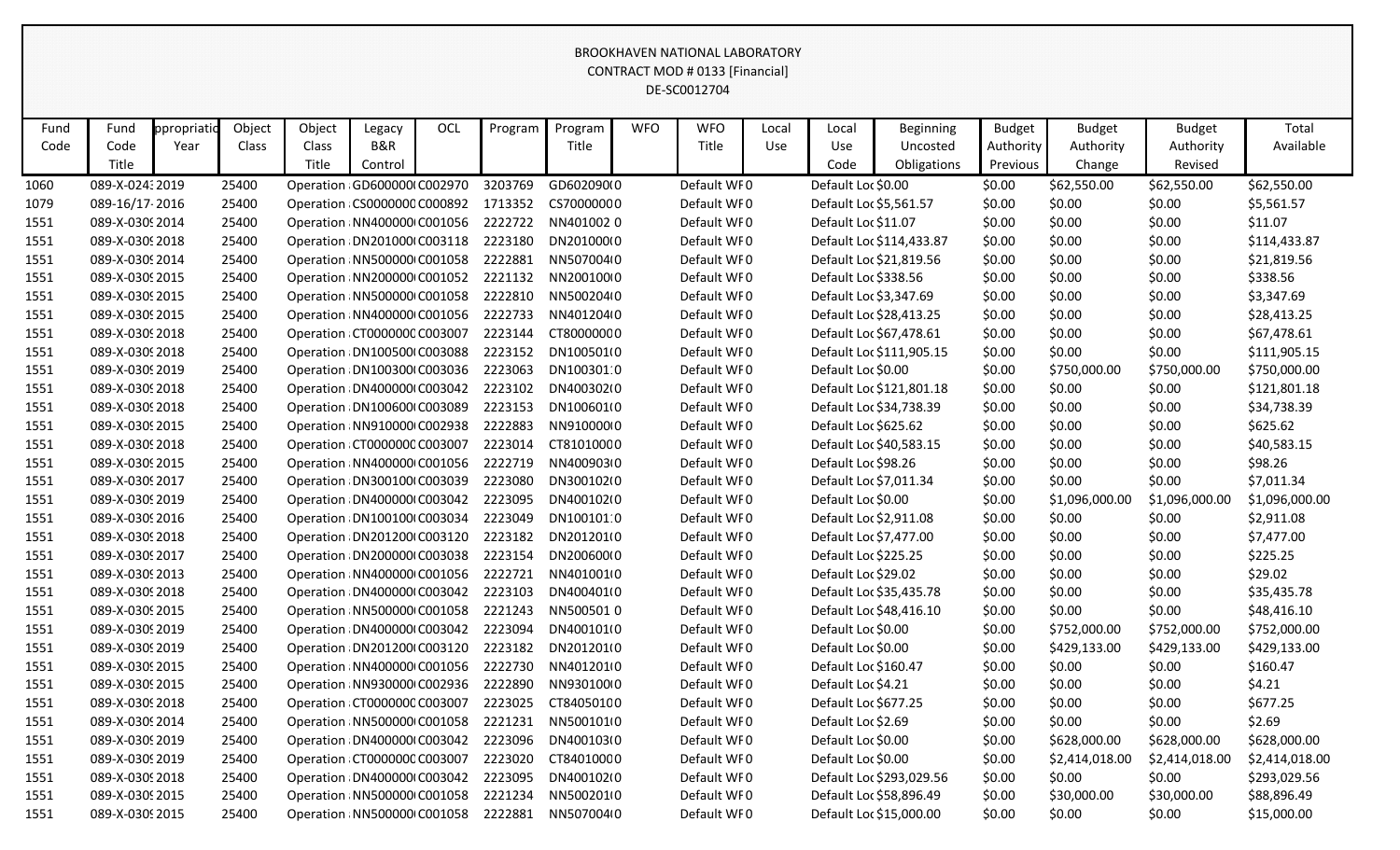|      |                 |             |        |        |                                                |     |                    |            |            | BROOKHAVEN NATIONAL LABORATORY  |       |                     |                            |               |               |               |                |
|------|-----------------|-------------|--------|--------|------------------------------------------------|-----|--------------------|------------|------------|---------------------------------|-------|---------------------|----------------------------|---------------|---------------|---------------|----------------|
|      |                 |             |        |        |                                                |     |                    |            |            | CONTRACT MOD # 0133 [Financial] |       |                     |                            |               |               |               |                |
|      |                 |             |        |        |                                                |     |                    |            |            | DE-SC0012704                    |       |                     |                            |               |               |               |                |
|      |                 |             |        |        |                                                |     |                    |            |            |                                 |       |                     |                            |               |               |               |                |
| Fund | Fund            | ppropriatio | Object | Object | Legacy                                         | OCL | Program            | Program    | <b>WFO</b> | <b>WFO</b>                      | Local | Local               | <b>Beginning</b>           | <b>Budget</b> | <b>Budget</b> | <b>Budget</b> | Total          |
| Code | Code            | Year        | Class  | Class  | B&R                                            |     |                    | Title      |            | Title                           | Use   | Use                 | Uncosted                   | Authority     | Authority     | Authority     | Available      |
|      | Title           |             |        | Title  | Control                                        |     |                    |            |            |                                 |       | Code                | Obligations                | Previous      | Change        | Revised       |                |
| 1551 | 089-X-0309 2019 |             | 25400  |        | Operation DN201000 C003118                     |     | 2223180            | DN201000(0 |            | Default WF0                     |       | Default Loc \$0.00  |                            | \$0.00        | \$690,000.00  | \$690,000.00  | \$690,000.00   |
| 1551 | 089-X-0309 2017 |             | 25400  |        | Operation DN200000 C003038                     |     | 2223076            | DN200100(0 |            | Default WF0                     |       |                     | Default Loc \$67,947.41    | \$0.00        | \$0.00        | \$0.00        | \$67,947.41    |
| 1551 | 089-X-0309 2018 |             | 25400  |        | Operation CT000000C C003007                    |     | 2223023            | CT840401C0 |            | Default WF0                     |       |                     | Default Loc \$2,513.78     | \$0.00        | \$0.00        | \$0.00        | \$2,513.78     |
| 1551 | 089-X-0309 2018 |             | 25400  |        | Operation DN100300 C003036                     |     | 2223063            | DN100301:0 |            | Default WF0                     |       |                     | Default Loc \$931,325.42   | \$0.00        | \$0.00        | \$0.00        | \$931,325.42   |
| 1551 | 089-X-0309 2018 |             | 25400  |        | Operation CT000000CC003007                     |     | 2223020            | CT840100C0 |            | Default WF0                     |       |                     | Default Loc \$1,415,004.85 | \$0.00        | \$0.00        | \$0.00        | \$1,415,004.85 |
| 1551 | 089-X-03092015  |             | 25400  |        | Operation NN500000 C001058                     |     | 2221240            | NN5004010  |            | Default WF0                     |       |                     | Default Loc \$10,121.59    | \$0.00        | \$0.00        | \$0.00        | \$10,121.59    |
| 1551 | 089-X-0309 2015 |             | 25400  |        | Operation NN400000 C001056                     |     | 2222718            | NN40090200 |            | Default WF0                     |       | Default Loc \$29.70 |                            | \$0.00        | \$0.00        | \$0.00        | \$29.70        |
| 1551 | 089-X-0309 2015 |             | 25400  |        | Operation NN400000 C001056                     |     | 2222717            | NN4009010  |            | Default WF0                     |       |                     | Default Loc \$235.76       | \$0.00        | \$0.00        | \$0.00        | \$235.76       |
| 1551 | 089-X-0309 2016 |             | 25400  |        | Operation DN100100 C003034                     |     | 2223053            | DN100102:0 |            | Default WF0                     |       |                     | Default Loc \$544,016.73   | \$0.00        | \$0.00        | \$0.00        | \$544,016.73   |
| 1551 | 089-X-0309 2019 |             | 25400  |        | Operation DN400000 C003042                     |     | 2223101            | DN400301(0 |            | Default WF0                     |       | Default Loc \$0.00  |                            | \$0.00        | \$148,000.00  | \$148,000.00  | \$148,000.00   |
| 1551 | 089-X-0309 2018 |             | 25400  |        | Operation DN400000 C003042                     |     | 2223094            | DN400101(0 |            | Default WF0                     |       |                     | Default Loc \$241,179.71   | \$0.00        | \$0.00        | \$0.00        | \$241,179.71   |
| 1551 | 089-X-0309 2013 |             | 25400  |        | Operation NN500000 C001058                     |     | 2222811            | NN5003040  |            | Default WF0                     |       |                     | Default Loc \$2,868.79     | \$0.00        | \$0.00        | \$0.00        | \$2,868.79     |
| 1551 | 089-X-0309 2016 |             | 25400  |        | Operation DN400000 C003042                     |     | 2223105            | DN400403(0 |            | Default WF0                     |       |                     | Default Loc \$81,275.44    | \$0.00        | \$0.00        | \$0.00        | \$81,275.44    |
| 1551 | 089-X-0309 2015 |             | 25400  |        | Operation NN400000 C001056                     |     | 2222732            | NN40120300 |            | Default WF0                     |       | Default Loc \$7.25  |                            | \$0.00        | \$0.00        | \$0.00        | \$7.25         |
| 1551 | 089-X-0309 2015 |             | 25400  |        | Operation NN500000 C001058                     |     | 2221235            | NN5002020  |            | Default WF0                     |       |                     | Default Loc \$1,139,072.07 | \$0.00        | $-530,000.00$ | $-530,000.00$ | \$1,109,072.07 |
| 1551 | 089-X-0309 2019 |             | 25400  |        | Operation DN400000 C003042                     |     | 2223102            | DN400302(0 |            | Default WF0                     |       | Default Loc \$0.00  |                            | \$0.00        | \$631,000.00  | \$631,000.00  | \$631,000.00   |
| 1551 | 089-X-0309 2019 |             | 25400  |        | Operation DN400000 C003042                     |     | 2223103            | DN400401(0 |            | Default WF0                     |       | Default Loc \$0.00  |                            | \$0.00        | \$304,170.00  | \$304,170.00  | \$304,170.00   |
| 1551 | 089-X-0309 2019 |             | 25400  |        | Operation CT000000C C003007                    |     | 2223023            | CT84040100 |            | Default WF0                     |       | Default Loc \$0.00  |                            | \$0.00        | \$80,000.00   | \$80,000.00   | \$80,000.00    |
| 1551 | 089-X-0309 2018 |             | 25400  |        | Operation DN400000 C003042                     |     | 2223096            | DN400103(0 |            | Default WF0                     |       |                     | Default Loc \$222,697.36   | \$0.00        | \$0.00        | \$0.00        | \$222,697.36   |
| 1551 | 089-X-0309 2017 |             | 25400  |        | Operation DN100100 C003034                     |     | 2223049            | DN100101:0 |            | Default WF0                     |       |                     | Default Loc \$140,000.00   | \$0.00        | \$0.00        | \$0.00        | \$140,000.00   |
| 1551 | 089-X-0309 2017 |             | 25400  |        | Operation DN400000 C003042                     |     | 2223106            | DN400404(0 |            | Default WF0                     |       | Default Loc \$26.66 |                            | \$0.00        | \$0.00        | \$0.00        | \$26.66        |
| 1551 | 089-X-0309 2017 |             | 25400  |        | Operation DN300100 C003039                     |     | 2223079            | DN300101(0 |            | Default WF0                     |       |                     | Default Loc \$10,000.00    | \$0.00        | \$0.00        | \$0.00        | \$10,000.00    |
| 1557 | 089-X-0309 2012 |             | 25400  |        | Operation NN500000 C001058                     |     | 2222290            | NN5010000  |            | Default WF0                     |       |                     | Default Loc \$42,854.56    | \$0.00        | \$0.00        | \$0.00        | \$42,854.56    |
| 1650 | 089-X-031:2010  |             | 25400  |        | Operation PS0000000 C001075                    |     | 2221514            | PS02021320 |            | Default WF0                     |       |                     | Default Loc \$31,245.57    | \$0.00        | \$0.00        | \$0.00        | \$31,245.57    |
| 1689 | 089-14/15-2014  |             | 25400  |        | Operation PS0000000 C001075 2222565 PS02022000 |     |                    |            |            | Default WF0                     |       |                     | Default Loc \$2,021.13     | \$0.00        | \$0.00        | \$0.00        | \$2,021.13     |
| 1751 | 089-X-0315 2013 |             | 25400  |        | Operation EZ5000000 C002226                    |     | 1110981            | EZ50123000 |            | Default WF0                     |       |                     | Default Loc \$368,597.47   | \$0.00        | \$0.00        | \$0.00        | \$368,597.47   |
| 1751 | 089-X-031! 2015 |             | 25400  |        | Operation EZ5000000 C002226 1110981            |     |                    | EZ50123000 |            | Default WF0                     |       | Default Loc \$47.62 |                            | \$0.00        | \$0.00        | \$0.00        | \$47.62        |
| 2300 | 089-X-418(2018  |             | 25400  |        | Operation ST0000000 C001087                    |     | 2924306            | ST60010310 |            | Default WF0                     |       |                     | Default Loc \$2,070,079.86 | \$0.00        | \$0.00        | \$0.00        | \$2,070,079.86 |
| 2300 | 089-X-418(2018  |             | 32003  |        | Accelerato ST0000000 C001087                   |     | 2924281            | ST60010340 |            | Default WF485395                |       | <b>CHAIP</b>        | \$1,970,000.00             | \$0.00        | \$0.00        | \$0.00        | \$1,970,000.00 |
| 2300 | 089-X-418(2018  |             | 25400  |        | Operation ST0000000 C001087                    |     | 2924280            | ST60010320 |            | Default WF0                     |       |                     | Default Loc \$1,029,775.87 | \$0.00        | \$0.00        | \$0.00        | \$1,029,775.87 |
| 2300 | 089-X-418(2018  |             | 25400  |        | Operation ST0000000 C001087                    |     | 2720714            | ST50010200 |            | Default WF0                     |       |                     | Default Loc \$289,000.00   | \$0.00        | \$0.00        | \$0.00        | \$289,000.00   |
| 2300 | 089-X-418(2015  |             | 32003  |        | Accelerato ST0000000 C001087                   |     | 2924281 ST60010340 |            |            | Default WF485395                |       | <b>CHAIP</b>        | \$70,203.23                | \$0.00        | \$0.00        | \$0.00        | \$70,203.23    |
| 2300 | 089-X-418(2018  |             | 25400  |        | Operation ST0000000 C001087                    |     | 2924281            | ST60010340 |            | Default WF0                     |       |                     | Default Loc \$794,983.94   | \$0.00        | \$0.00        | \$0.00        | \$794,983.94   |
| 2300 | 089-X-418(2018  |             | 25400  |        | Operation ST0000000 C001087                    |     | 2720715 ST50010300 |            |            | Default WF0                     |       |                     | Default Loc \$547,559.87   | \$0.00        | \$0.00        | \$0.00        | \$547,559.87   |
| 2300 | 089-X-418(2014  |             | 25400  |        | Operation ST0000000 C001087                    |     | 2720714 ST50010200 |            |            | Default WF0                     |       |                     | Default Loc \$70,772.18    | \$0.00        | \$0.00        | \$0.00        | \$70,772.18    |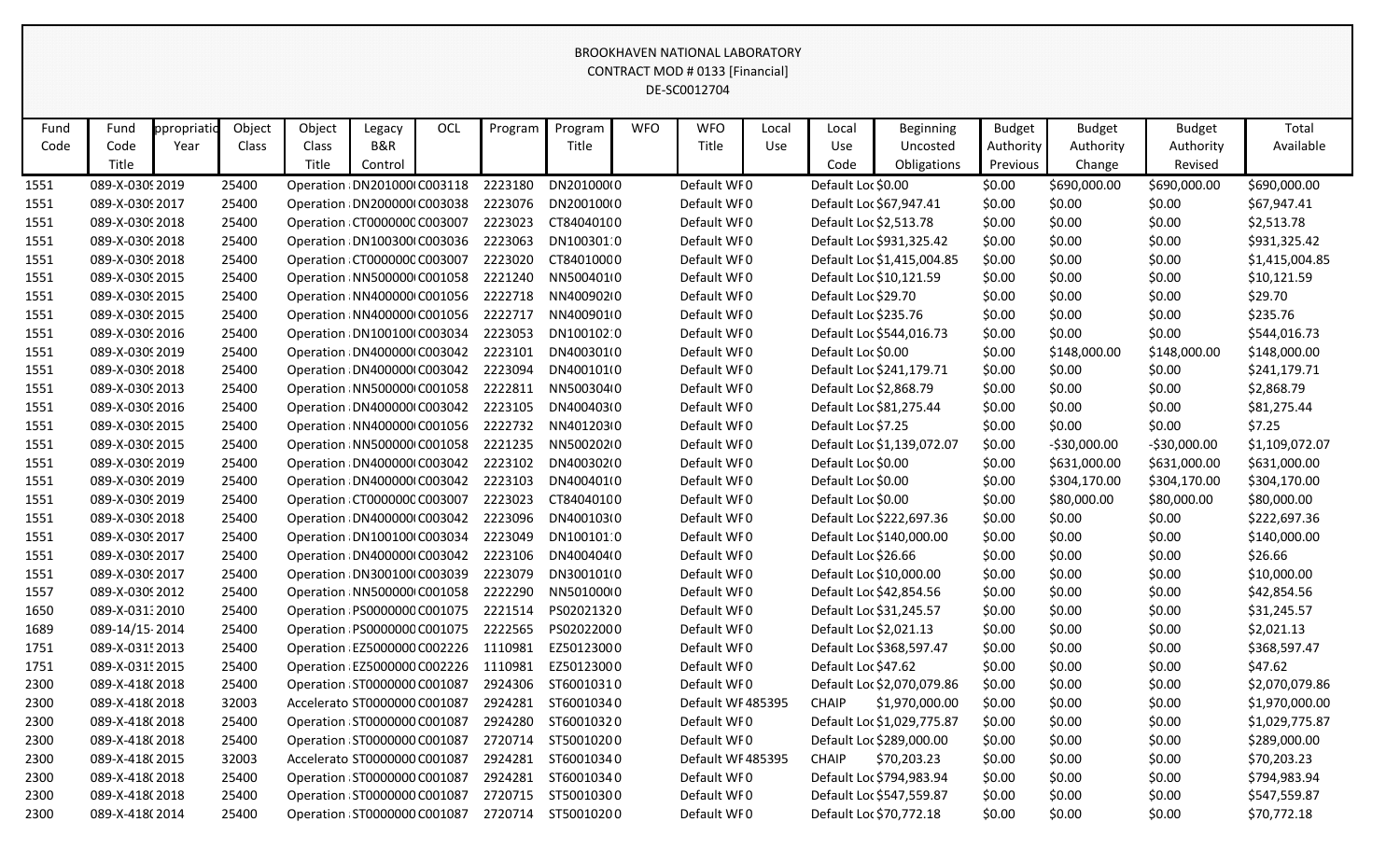|      |                 |            |        |                                     |         |     |         |                                               |            | BROOKHAVEN NATIONAL LABORATORY  |       |                        |                          |               |               |               |              |
|------|-----------------|------------|--------|-------------------------------------|---------|-----|---------|-----------------------------------------------|------------|---------------------------------|-------|------------------------|--------------------------|---------------|---------------|---------------|--------------|
|      |                 |            |        |                                     |         |     |         |                                               |            | CONTRACT MOD # 0133 [Financial] |       |                        |                          |               |               |               |              |
|      |                 |            |        |                                     |         |     |         |                                               |            | DE-SC0012704                    |       |                        |                          |               |               |               |              |
|      |                 |            |        |                                     |         |     |         |                                               |            |                                 |       |                        |                          |               |               |               |              |
| Fund | Fund            | ppropriati | Object | Object                              | Legacy  | OCL | Program | Program                                       | <b>WFO</b> | <b>WFO</b>                      | Local | Local                  | <b>Beginning</b>         | <b>Budget</b> | <b>Budget</b> | <b>Budget</b> | Total        |
| Code | Code            | Year       | Class  | Class                               | B&R     |     |         | Title                                         |            | Title                           | Use   | Use                    | Uncosted                 | Authority     | Authority     | Authority     | Available    |
|      | Title           |            |        | Title                               | Control |     |         |                                               |            |                                 |       | Code                   | Obligations              | Previous      | Change        | Revised       |              |
| 2300 | 089-X-418(2018  |            | 25400  | Operation ST0000000 C001087         |         |     | 2720718 | ST60010200                                    |            | Default WF0                     |       |                        | Default Loc \$460,780.05 | \$0.00        | \$0.00        | \$0.00        | \$460,780.05 |
| 2300 | 089-X-418(2018  |            | 25400  | Operation ST0000000 C001087         |         |     | 2924424 | ST50010400                                    |            | Default WF0                     |       |                        | Default Loc \$921,000.00 | \$0.00        | \$0.00        | \$0.00        | \$921,000.00 |
| 2300 | 089-X-418(2016  |            | 25400  | Operation ST0000000 C001087         |         |     | 2924282 | ST60010360                                    |            | Default WF0                     |       |                        | Default Loc \$18,396.78  | \$0.00        | \$0.00        | \$0.00        | \$18,396.78  |
| 2300 | 089-X-418(2017  |            | 25400  | Operation ST0000000 C001087         |         |     | 2924424 | ST50010400                                    |            | Default WF0                     |       |                        | Default Loc \$244,681.97 | \$0.00        | \$0.00        | \$0.00        | \$244,681.97 |
| 2300 | 089-X-418(2018  |            | 25400  | Operation ST0000000 C001087         |         |     | 2720716 | ST50020000                                    |            | Default WF0                     |       |                        | Default Loc \$33,063.17  | \$0.00        | \$0.00        | \$0.00        | \$33,063.17  |
| 5300 | 089-X-03182016  |            | 25400  | Operation TE1200000 C002799         |         |     | 3123810 | TE12040000                                    |            | Default WF0                     |       | Default Loc \$205.91   |                          | \$0.00        | \$0.00        | \$0.00        | \$205.91     |
| 5300 | 089-X-031 2017  |            | 25400  | Operation TE1200000 C002799         |         |     | 3123811 | TE12050000                                    |            | Default WF0                     |       |                        | Default Loc \$24,915.99  | \$0.00        | \$0.00        | \$0.00        | \$24,915.99  |
| 5300 | 089-X-031 2017  |            | 25400  | Operation TE1300000 C002800         |         |     | 3123803 | TE13010000                                    |            | Default WF0                     |       |                        | Default Loc \$15,077.50  | \$0.00        | \$0.00        | \$0.00        | \$15,077.50  |
| 5300 | 089-X-0318 2016 |            | 25400  | Operation TE1100000 C002798         |         |     | 3123789 | TE11010000                                    |            | Default WF0                     |       | Default Loc \$136.88   |                          | \$0.00        | \$0.00        | \$0.00        | \$136.88     |
| 5300 | 089-X-031 2016  |            | 25400  | Operation TE1100000 C002798         |         |     | 3123802 | TE11040000                                    |            | Default WF0                     |       |                        | Default Loc \$136,065.59 | \$0.00        | \$0.00        | \$0.00        | \$136,065.59 |
| 5300 | 089-X-031 2017  |            | 25400  | Operation TE1100000 C002798         |         |     | 3123785 | TE11030000                                    |            | Default WF0                     |       |                        | Default Loc \$216,741.77 | \$0.00        | \$0.00        | \$0.00        | \$216,741.77 |
| 5300 | 089-X-031 {2016 |            | 25400  | Operation TF0000000 C002802         |         |     | 3123796 | TF00000000                                    |            | Default WF0                     |       | Default Loc \$121.66   |                          | \$0.00        | \$0.00        | \$0.00        | \$121.66     |
| 5300 | 089-X-031 2017  |            | 25400  | Operation TE1400000 C002801         |         |     | 3123795 | TE14000000                                    |            | Default WF0                     |       | Default Loc \$260.97   |                          | \$0.00        | \$0.00        | \$0.00        | \$260.97     |
| 5300 | 089-X-0318 2017 |            | 25400  | Operation TE1200000 C002799         |         |     | 3123809 | TE12030000                                    |            | Default WF0                     |       | Default Loc \$621.94   |                          | \$0.00        | \$0.00        | \$0.00        | \$621.94     |
| 5300 | 089-X-0318 2016 |            | 25400  | Operation TE1200000 C002799         |         |     | 3123792 | TE12010000                                    |            | Default WF0                     |       | Default Loc \$2,262.82 |                          | \$0.00        | \$0.00        | \$0.00        | \$2,262.82   |
| 5300 | 089-X-03182018  |            | 25400  | Operation TE1200000 C002799         |         |     | 3123811 | TE12050000                                    |            | Default WF0                     |       |                        | Default Loc \$85,000.00  | \$0.00        | \$0.00        | \$0.00        | \$85,000.00  |
| 5300 | 089-X-031 2016  |            | 25400  | Operation TE1300000 C002800         |         |     | 3123804 | TE13020000                                    |            | Default WF0                     |       | Default Loc \$200.26   |                          | \$0.00        | \$0.00        | \$0.00        | \$200.26     |
| 5300 | 089-X-031 2016  |            | 25400  | Operation TE1300000 C002800         |         |     | 3123815 | TE13050000                                    |            | Default WF0                     |       | Default Loc \$117.37   |                          | \$0.00        | \$0.00        | \$0.00        | \$117.37     |
| 5300 | 089-X-0318 2017 |            | 25400  | Operation TE1100000 C002798         |         |     | 3123816 | TE11040100                                    |            | Default WF0                     |       |                        | Default Loc \$14,277.03  | \$0.00        | \$0.00        | \$0.00        | \$14,277.03  |
| 5300 | 089-X-031 {2018 |            | 25400  | Operation TE1100000 C002798         |         |     | 3123785 | TE11030000                                    |            | Default WF0                     |       |                        | Default Loc \$700,000.00 | \$0.00        | \$0.00        | \$0.00        | \$700,000.00 |
| 5300 | 089-X-031 {2016 |            | 25400  | Operation TE1200000 C002799         |         |     | 3123812 | TE12060000                                    |            | Default WF0                     |       | Default Loc \$22.70    |                          | \$0.00        | \$0.00        | \$0.00        | \$22.70      |
| 5350 | 089-X-0319 2018 |            | 25400  | Operation AF580000CC000822          |         |     | 2720667 | AF581000C0                                    |            | Default WF0                     |       |                        | Default Loc \$66,204.83  | \$0.00        | \$0.00        | \$0.00        | \$66,204.83  |
| 5350 | 089-X-0319 2018 |            | 25400  | Operation AF580000C C000822 2720875 |         |     |         | AF583203C0                                    |            | Default WF0                     |       |                        | Default Loc \$536,000.00 | \$0.00        | \$0.00        | \$0.00        | \$536,000.00 |
| 5350 | 089-X-03192017  |            | 25400  |                                     |         |     |         | Operation AF580000CC000822 2720875 AF583203C0 |            | Default WF0                     |       |                        | Default Loc \$95,817.94  | \$0.00        | \$0.00        | \$0.00        | \$95,817.94  |
| 5350 | 089-X-03192018  |            | 25400  | Operation AF580000C C000822 2720874 |         |     |         | AF583202C0                                    |            | Default WF0                     |       |                        | Default Loc \$44,460.21  | \$0.00        | \$0.00        | \$0.00        | \$44,460.21  |
| 5350 | 089-X-0319 2018 |            | 25400  | Operation NT000000(C003240          |         |     | 2720928 | NT050300(0                                    |            | Default WF0                     |       |                        | Default Loc \$274,950.00 | \$0.00        | \$0.00        | \$0.00        | \$274,950.00 |
| 5350 | 089-X-03192014  |            | 25400  | Operation AF580000C C000822 2720875 |         |     |         | AF583203C0                                    |            | Default WF0                     |       |                        | Default Loc \$225,721.21 | \$0.00        | \$0.00        | \$0.00        | \$225,721.21 |
| 5350 | 089-X-03192017  |            | 25400  | Operation AF580000C C000822 2720625 |         |     |         | AF585500C0                                    |            | Default WF0                     |       | Default Loc \$349.62   |                          | \$0.00        | \$0.00        | \$0.00        | \$349.62     |
| 5350 | 089-X-03192017  |            | 25400  | Operation AF580000C C000822         |         |     | 2720965 | AF586101C0                                    |            | Default WF0                     |       | Default Loc \$880.51   |                          | \$0.00        | \$0.00        | \$0.00        | \$880.51     |
| 5350 | 089-X-0319 2018 |            | 25400  | Operation RC000000CC003241          |         |     | 2720978 | RC05040000                                    |            | Default WF0                     |       | Default Loc \$1,959.17 |                          | \$0.00        | \$0.00        | \$0.00        | \$1,959.17   |
| 5350 | 089-X-03192018  |            | 25400  | Operation AF580000CC000822          |         |     | 2720703 | AF583500C0                                    |            | Default WF0                     |       | Default Loc \$9,411.85 |                          | \$0.00        | \$0.00        | \$0.00        | \$9,411.85   |
| 5350 | 089-X-03192013  |            | 25400  | Operation NT000000(C003240 2720775  |         |     |         | NT010400(0                                    |            | Default WF0                     |       |                        | Default Loc \$15,625.67  | \$0.00        | \$0.00        | \$0.00        | \$15,625.67  |
| 5350 | 089-X-03192018  |            | 25400  | Operation NT000000(C003240 2720882  |         |     |         | NT040200(0                                    |            | Default WF0                     |       |                        | Default Loc \$82,982.75  | \$0.00        | \$0.00        | \$0.00        | \$82,982.75  |
| 5350 | 089-X-0319 2017 |            | 25400  | Operation RC0000000 C003241         |         |     | 2720918 | RC04240000                                    |            | Default WF0                     |       | Default Loc \$368.52   |                          | \$0.00        | \$0.00        | \$0.00        | \$368.52     |
| 5350 | 089-X-0319 2016 |            | 25400  | Operation AF040000C C002768 2720880 |         |     |         | AF044000C0                                    |            | Default WF0                     |       | Default Loc \$69.67    |                          | \$0.00        | \$0.00        | \$0.00        | \$69.67      |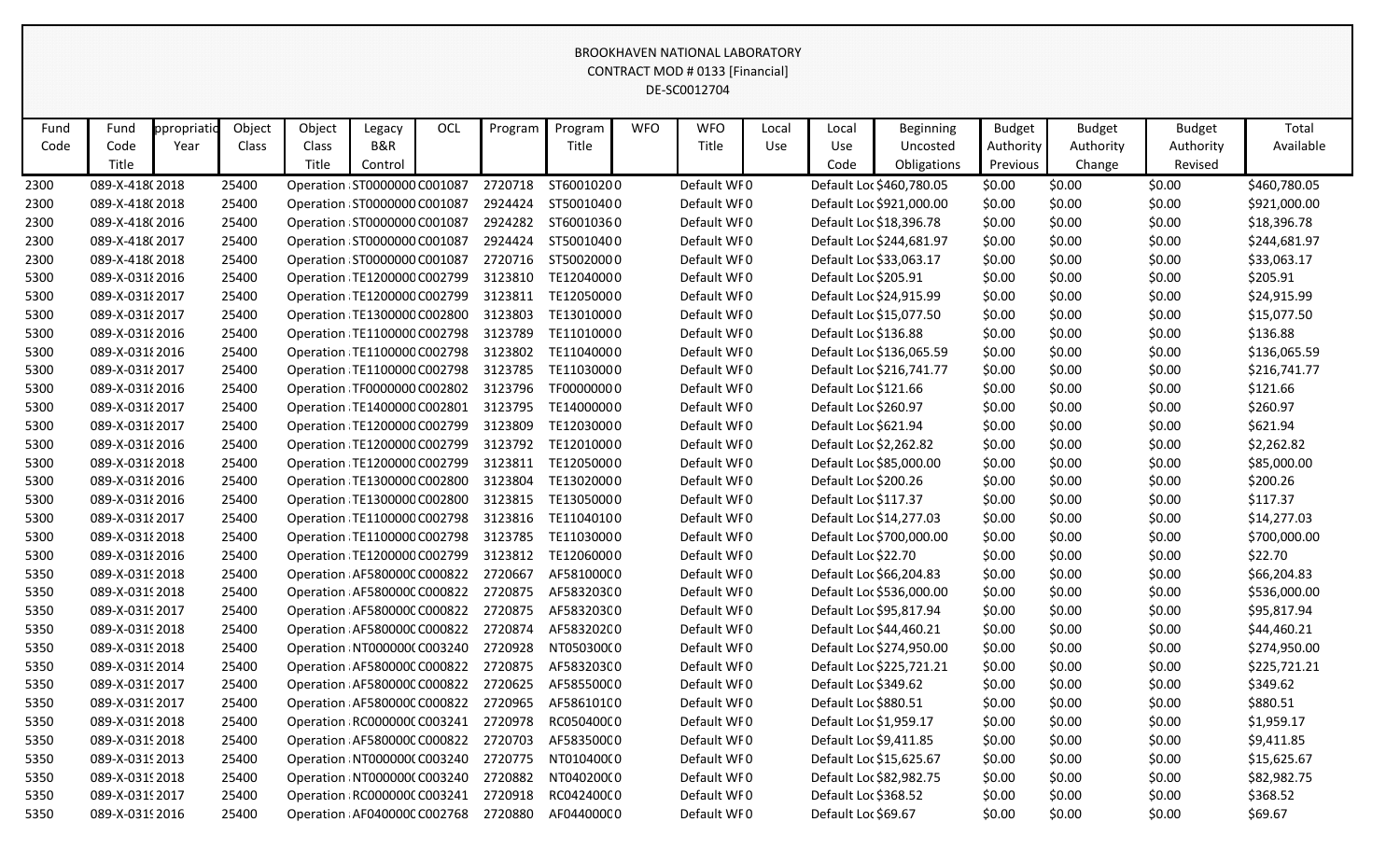|                    |                               |             |        |        |                               |     |         |                  |            | <b>BROOKHAVEN NATIONAL LABORATORY</b><br>CONTRACT MOD # 0133 [Financial]<br>DE-SC0012704 |            |                            |                            |               |                               |               |                                                  |
|--------------------|-------------------------------|-------------|--------|--------|-------------------------------|-----|---------|------------------|------------|------------------------------------------------------------------------------------------|------------|----------------------------|----------------------------|---------------|-------------------------------|---------------|--------------------------------------------------|
| Fund               | Fund                          | ppropriatio | Object | Object | Legacy                        | OCL | Program | Program          | <b>WFO</b> | <b>WFO</b>                                                                               | Local      | Local                      | Beginning                  | <b>Budget</b> | <b>Budget</b>                 | <b>Budget</b> | Total                                            |
| Code               | Code                          | Year        | Class  | Class  | B&R                           |     |         | Title            |            | Title                                                                                    | <b>Use</b> | <b>Use</b>                 | Uncosted                   | Authority     | Authority                     | Authority     | Available                                        |
|                    | Title                         |             |        | Title  | Control                       |     |         |                  |            |                                                                                          |            | Code                       | Obligations                | Previous      | Change                        | Revised       |                                                  |
| 5350               | 089-X-0319 2018               |             | 25400  |        | Operation AF580000C C000822   |     | 2720955 | AF583204C0       |            | Default WF0                                                                              |            |                            | Default Loc \$600,000.00   | \$0.00        | \$0.00                        | \$0.00        | \$600,000.00                                     |
| 5450               | 089-X-03212016                |             | 25400  |        | Operation PG000000(C002840    |     | 1005604 | PG040000(0       |            | Default WF0                                                                              |            | Default Loc \$40,972.14    |                            | \$0.00        | \$0.00                        | \$0.00        | \$40,972.14                                      |
| 5450               | 089-X-03212017                |             | 25400  |        | Operation HT000000(C002796    |     | 1009190 | HT01000000       |            | Default WF0                                                                              |            | Default Loc \$8,408.74     |                            | \$0.00        | \$0.00                        | \$0.00        | \$8,408.74                                       |
| 5450               | 089-X-03212017                |             | 25400  |        | Operation HT0000000 C002796   |     | 2223156 | HT11000000       |            | Default WF0                                                                              |            | Default Loc \$2,577.39     |                            | \$0.00        | \$0.00                        | \$0.00        | \$2,577.39                                       |
| 5450               | 089-X-03212018                |             | 25400  |        | Operation VT000000C C001096   |     | 1005554 | VT12010000       |            | Default WF0                                                                              |            |                            | Default Loc \$2,563,089.11 | \$0.00        | \$0.00                        | \$0.00        | \$2,563,089.11                                   |
| 5450               | 089-X-03212018                |             | 25400  |        | Operation GT0000000 C002910   |     | 1005613 | GT03000000       |            | Default WF0                                                                              |            |                            | Default Loc \$247,868.06   | \$0.00        | \$0.00                        | \$0.00        | \$247,868.06                                     |
| 5450               | 089-X-03212019                |             | 25400  |        | Operation HT000000(C002796    |     | 2223156 | HT11000000       |            | Default WF0                                                                              |            | Default Loc \$0.00         |                            | \$0.00        | \$142,126.00                  | \$142,126.00  | \$142,126.00                                     |
| 5450               | 089-X-03212017                |             | 25400  |        | Operation VT000000CC001096    |     | 1005556 | VT13010000       |            | Default WF0                                                                              |            | Default Loc \$7,401.00     |                            | \$0.00        | \$0.00                        | \$0.00        | \$7,401.00                                       |
| 5450               | 089-X-03212015                |             | 25400  |        | Operation ED0000000 C000949   |     | 1009209 | ED270100(0       |            | Default WF0                                                                              |            | Default Loc \$38,883.50    |                            | \$0.00        | \$0.00                        | \$0.00        | \$38,883.50                                      |
| 5450               | 089-X-03212018                |             | 25400  |        | Operation GT0000000 C002910   |     | 1005623 | GT020000(0       |            | Default WF0                                                                              |            |                            | Default Loc \$142,141.00   | \$0.00        | \$0.00                        | \$0.00        | \$142,141.00                                     |
| 5450               | 089-X-03212018                |             | 25400  |        | Operation BT000000C C000848   |     | 1004219 | BT030403C0       |            | Default WF0                                                                              |            |                            | Default Loc \$668,131.93   | \$0.00        | \$0.00                        | \$0.00        | \$668,131.93                                     |
| 5450               | 089-X-03212014                |             | 25400  |        | Operation BM010000 C000846    |     | 1009218 | BM0107000        |            | Default WF0                                                                              |            | Default Loc \$1,252.09     |                            | \$0.00        | \$0.00                        | \$0.00        | \$1,252.09                                       |
| 5450               | 089-X-03212018                |             | 25400  |        | Operation SL0000000 C002911   |     | 1005622 | SL02000000       |            | Default WF0                                                                              |            | Default Loc \$20,000.00    |                            | \$0.00        | \$0.00                        | \$0.00        | \$20,000.00                                      |
| 5450               | 089-X-03212017                |             | 25400  |        | Operation SL0000000 C002911   |     | 1005616 | SL03000000       |            | Default WF0                                                                              |            |                            | Default Loc \$1,144,050.20 | \$0.00        | \$0.00                        | \$0.00        | \$1,144,050.20                                   |
| 5450               | 089-X-03212016                |             | 25400  |        | Operation HT0000000 C002796   |     | 1009190 | HT01000000       |            | Default WF 302017                                                                        |            | <b>TCF Fundin \$294.34</b> |                            | \$0.00        | \$0.00                        | \$0.00        | \$294.34                                         |
| 5450               | 089-X-03212016                |             | 25400  |        | Operation ED0000000 C000949   |     | 1009209 | ED270100(0       |            | Default WF0                                                                              |            |                            | Default Loc \$491,168.00   | \$0.00        | \$0.00                        | \$0.00        | \$491,168.00                                     |
| 5450               | 089-X-03212018                |             | 25400  |        | Operation HT0000000 C002796   |     | 1009190 | HT01000000       |            | Default WF0                                                                              |            |                            | Default Loc \$500,000.00   | \$0.00        | \$0.00                        | \$0.00        | \$500,000.00                                     |
| 5450               | 089-X-03212014                |             | 25400  |        | Operation GT0000000 C002910   |     | 1005612 | GT01000000       |            | Default WF0                                                                              |            | Default Loc \$6,283.33     |                            | \$0.00        | \$0.00                        | \$0.00        | \$6,283.33                                       |
| 5450               | 089-X-03212018                |             | 25400  |        | Operation BT000000C C000848   |     | 1004210 | BT010100C0       |            | Default WF0                                                                              |            | Default Loc \$31,868.07    |                            | \$0.00        | \$0.00                        | \$0.00        | \$31,868.07                                      |
| 5450               | 089-X-03212016                |             | 25400  |        | Operation VT000000C C001096   |     | 1005556 | VT13010000       |            | Default WF0                                                                              |            | Default Loc \$5,774.29     |                            | \$0.00        | \$0.00                        | \$0.00        | \$5,774.29                                       |
| 5450               | 089-X-03212016                |             | 25400  |        | Operation HT000000(C002796    |     | 1009198 | HT08000000       |            | Default WF0                                                                              |            | Default Loc \$714.20       |                            | \$0.00        | \$0.00                        | \$0.00        | \$714.20                                         |
| 5498               | 089-X-03212017                |             | 25400  |        | Operation: 4.56E+08 C003005   |     | 6600146 | 4561600314860966 |            | CHAGR8730                                                                                |            | Default Loc \$21,653.25    |                            | \$0.00        | \$0.00                        | \$0.00        | \$21,653.25                                      |
| 6600               | 089X0337 2014                 |             | 25400  |        | Operation CJ0100000 C002599   |     | 3166012 | CJ01000000       |            | Default WF0                                                                              |            | Default Loc \$1,823.77     |                            | \$0.00        | \$0.00                        | \$0.00        | \$1,823.77                                       |
| 6600               | 089X0337 2014                 |             | 25400  |        | Operation CJ0100000 C002599   |     | 3166012 | CJ01000000       |            | Default WF 1249                                                                          |            | CHARPA-0(\$34,392.47       |                            | \$0.00        | \$0.00                        | \$0.00        | \$34,392.47                                      |
| 6600               | 089X0337 2014                 |             | 25400  |        | Operation CJ0100000 C002599   |     | 3166012 | CJ01000000       |            | Default WF1250                                                                           |            | CHARPA-0(\$207.88          |                            | \$0.00        | \$0.00                        | \$0.00        | \$207.88                                         |
| 6600               | 089X0337 2017                 |             | 25400  |        | Operation : CJ0100000 C002599 |     | 3166012 | CJ01000000       |            | Default WF 1352                                                                          |            |                            | ARPA-E Lat \$180,000.00    | \$0.00        | \$0.00                        | \$0.00        | \$180,000.00                                     |
| 6600               | 089X0337 2016                 |             | 25400  |        | Operation CJ0100000 C002599   |     | 3166012 | CJ01000000       |            | Default WF 1314                                                                          |            |                            | ARPA-E Lat \$261,155.08    | \$0.00        | \$0.00                        | \$0.00        | \$261,155.08                                     |
|                    | <b>Non-Appropriated Total</b> |             |        |        |                               |     |         |                  |            |                                                                                          |            |                            | \$23,957,493.34            | \$0.00        | \$7,975,361.50 \$7,975,361.50 |               | \$31,932,854.84                                  |
|                    | <b>DOE Appropriated Total</b> |             |        |        |                               |     |         |                  |            |                                                                                          |            |                            | \$241,255,490.64 \$0.00    |               |                               |               | \$54,743,577.00 \$54,743,577.00 \$295,999,067.64 |
| <b>SF-30 Total</b> |                               |             |        |        |                               |     |         |                  |            |                                                                                          |            |                            | \$265,212,983.98 \$0.00    |               |                               |               | \$62,718,938.50 \$62,718,938.50 \$327,931,922.48 |

**FPDS-NG Total [Action Obligation] \$54,743,577.00**